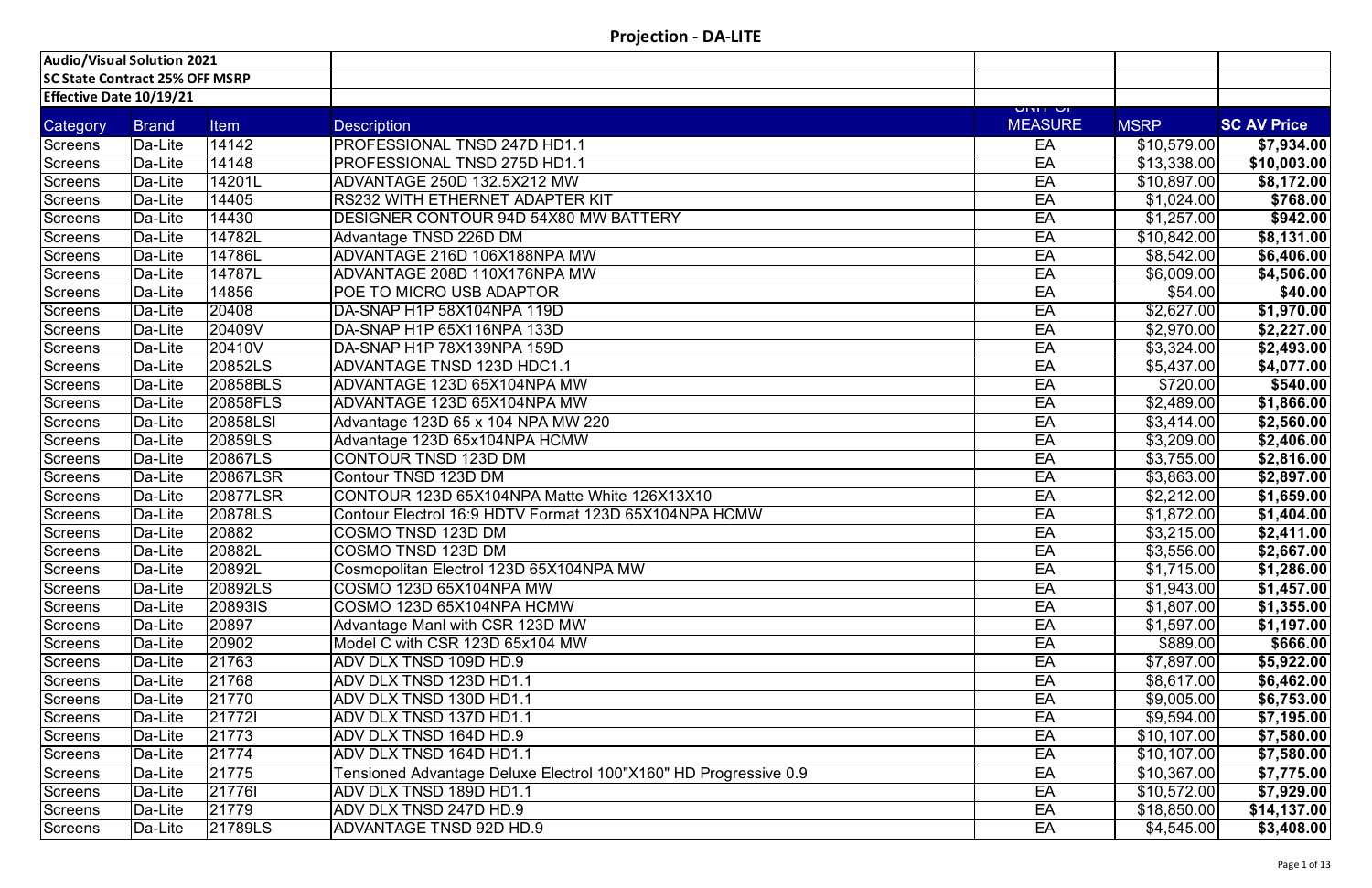| <b>Screens</b> | Da-Lite | 21790LS  | <b>ADVANTAGE TNSD 92D HD1.1</b>                                          | EA | \$4,545.00  | \$3,408.00  |
|----------------|---------|----------|--------------------------------------------------------------------------|----|-------------|-------------|
| <b>Screens</b> | Da-Lite | 21791LSI | TENSIONED ADVANTAGE ELECTROL 21791LSI-WHITE - 106" (52X92) - [16:9] HD.9 | EA | \$5,160.00  | \$3,870.00  |
| <b>Screens</b> | Da-Lite | 21792LS  | <b>ADVANTAGE TNSD 106D HD1.1</b>                                         | EA | \$4,955.00  | \$3,716.00  |
| Screens        | Da-Lite | 21792LSI | 119" 110VAC 16:9 ceiling recessed tab-tensioned projection screen w/12v  | EA | \$5,160.00  | \$3,870.00  |
| <b>Screens</b> | Da-Lite | 21793LS  | <b>ADVANTAGE TNSD 110D HD.9</b>                                          | EA | \$5,097.00  | \$3,822.00  |
| <b>Screens</b> | Da-Lite | 21795LS  | Advantage TNSD 119D HD.9                                                 | EA | \$5,437.00  | \$4,077.00  |
| <b>Screens</b> | Da-Lite | 21795LSI | Tensioned Advantage Electrol 119D HD.9                                   | EA | \$5,642.00  | \$4,231.00  |
| Screens        | Da-Lite | 21796LS  | Advantage TNSD 119D HD1.1                                                | EA | \$5,437.00  | \$4,077.00  |
| <b>Screens</b> | Da-Lite | 21797LS  | ADVANTAGE, TNSD 133D HD.9                                                | EA | \$5,906.00  | \$4,429.00  |
| <b>Screens</b> | Da-Lite | 21797LSI | ADVANTAGE TNSD 133D HD.9                                                 | EA | \$6,111.00  | \$4,583.00  |
| Screens        | Da-Lite | 21798LS  | Advantage Tensioned Electrol 65x116 Screen, ADVANTAGE TNSD 133D HD1.1    | EA | \$5,906.00  | \$4,429.00  |
| Screens        | Da-Lite | 21800BL  | ADVANTAGE TNSD 159D HD1.1                                                | EA | \$720.00    | \$540.00    |
| <b>Screens</b> | Da-Lite | 21800FL  | <b>ADVANTAGE TNSD 159D HD1.1</b>                                         | EA | \$6,833.00  | \$5,124.00  |
| Screens        | Da-Lite | 21800L   | Tensioned Advantage 78"X139" HD Progressive 1.1                          | EA | \$7,553.00  | \$5,664.00  |
| <b>Screens</b> | Da-Lite | 21801L   | Tensioned Advantage Electrol 90"X160" HD Progressive 0.9                 | EA | \$8,727.00  | \$6,545.00  |
| <b>Screens</b> | Da-Lite | 21802L   | <b>Advantage Tensioned 184D HD1.1</b>                                    | EA | \$8,727.00  | \$6,545.00  |
| <b>Screens</b> | Da-Lite | 21803LS  | <b>ADVANTAGE TNSD 94D HD.9</b>                                           | EA | \$4,545.00  | \$3,408.00  |
| Screens        | Da-Lite | 21804LS  | Advantage TNSD 94D HD1.1                                                 | EA | \$4,545.00  | \$3,408.00  |
| Screens        | Da-Lite | 21806LSI | ADVANTAGE TNSD 109D HD1.1                                                | EA | \$5,168.00  | \$3,876.00  |
| Screens        | Da-Lite | 21808LSI | ADVANTAGE TNSD 113D HD1.1                                                | EA | \$5,302.00  | \$3,976.00  |
| <b>Screens</b> | Da-Lite | 21816L   | Tensioned Advantage Electrol 164D HD1.1                                  | EA | \$7,553.00  | \$5,664.00  |
| Screens        | Da-Lite | 21817L   | ADVANTAGE TNSD 189D HD.9                                                 | EA | \$8,720.00  | \$6,540.00  |
| Screens        | Da-Lite | 21817LI  | ADVANTAGE TNSD 189D HD.9                                                 | EA | \$8,925.00  | \$6,693.00  |
| Screens        | Da-Lite | 21826L   | ADVANTAGE TNSD 298D HD1.1                                                | EA | \$18,174.00 | \$13,630.00 |
| <b>Screens</b> | Da-Lite | 21847    | CONFERENCE TNSD 123D HD.9                                                | EA | \$32,899.00 | \$24,674.00 |
| <b>Screens</b> | Da-Lite | 21856LSR | 21856LSR TNSD 109D HD1.1                                                 | EA | \$4,279.00  | \$3,209.00  |
| <b>Screens</b> | Da-Lite | 21858LS  | 21858LS TNSD 113D HD1.1                                                  | EA | \$4,215.00  | \$3,161.00  |
| Screens        | Da-Lite | 21859LS  | CONTOUR TNSD 123D HD.9                                                   | EA | \$4,502.00  | \$3,376.00  |
| <b>Screens</b> | Da-Lite | 21862LSI | CONTOUR TNSD 130D HD1.1                                                  | EA | \$4,893.00  | \$3,669.00  |
| <b>Screens</b> | Da-Lite | 21864LSI | Tensioned Contour Electrol 137D HD1.1                                    | EA | \$5,070.00  | \$3,802.00  |
| Screens        | Da-Lite | 21866L   | <b>CONTOUR TNSD 164D HD1.1</b>                                           | EA | \$5,625.00  | \$4,218.00  |
| Screens        | Da-Lite | 21868L   | Tensioned Contour Electrol 16:10-189"D 160"x100" HD Progressive 1.1      | EA | \$5,937.00  | \$4,452.00  |
| <b>Screens</b> | Da-Lite | 21869L   | Cosmo Tensioned 92x164 HDProg 0.9 w/LVC                                  | EA | \$6,617.00  | \$4,962.00  |
| <b>Screens</b> | Da-Lite | 21871L   | Cosmo Tensioned 108 x 192 HDProg 0.9 w/LVC                               | EA | \$7,544.00  | \$5,658.00  |
| Screens        | Da-Lite | 21873L   | Tensioned Large Cosmopolitan Electrol 100"X160" HD Progessive 0.9        | EA | \$5,861.00  | \$4,395.00  |
| Screens        | Da-Lite | 21874L   | COSMO TNSD 189D HD1.1                                                    | EA | \$5,861.00  | \$4,395.00  |
| <b>Screens</b> | Da-Lite | 21878L   | COSMO TNSD 226D HD1.1 ELECTRIC                                           | EA | \$7,706.00  | \$5,779.00  |
| Screens        | Da-Lite | 21887V   | 21887V CINEMA HD.9 130D 69X110                                           | EA | \$2,844.00  | \$2,133.00  |
| <b>Screens</b> | Da-Lite | 21901V   | DA-SNAP 16:10 Projection Screen 57.5"X92" 109"Diag HDProgessive 0.9      | EA | \$1,853.00  | \$1,389.00  |
| <b>Screens</b> | Da-Lite | 21904V   | DA-SNAP HD1.1 60X96NPA 113DIAG                                           | EA | \$1,965.00  | \$1,473.00  |
| Screens        | Da-Lite | 21912V   | DA-SNAP HD1.1 87X139NPA 164D                                             | EA | \$2,882.00  | \$2,161.00  |
| Screens        | Da-Lite | 21914V   | DA-SNAP HD1.1 100X160NPA 189D                                            | EA | \$3,084.00  | \$2,313.00  |
| Screens        | Da-Lite | 23624    | UTB Contourae Black HDC1.1 100D HDTV                                     | EA | \$2,198.00  | \$1,648.00  |
|                |         |          |                                                                          |    |             |             |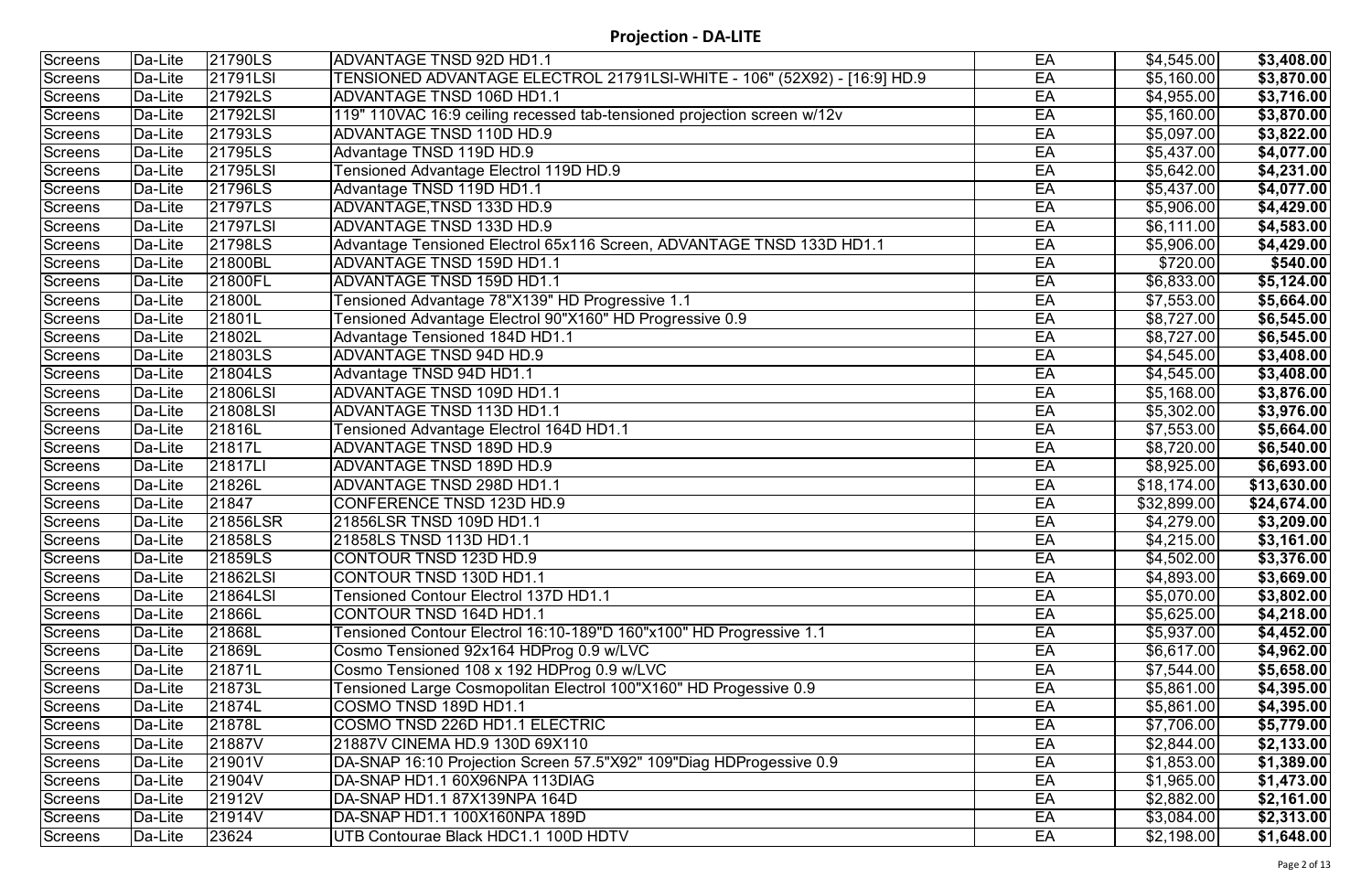| Screens        | Da-Lite | 23641    | UTB Contour 106" 16:9 Acid Etched Black Frame With Da-Mat Screen         | EA | \$2,177.00  | \$1,632.00  |
|----------------|---------|----------|--------------------------------------------------------------------------|----|-------------|-------------|
| Screens        | Da-Lite | 23659    | UTB CONTOURAE BLACK DM 110D HDTV                                         | EA | \$2,280.00  | \$1,710.00  |
| Screens        | Da-Lite | 23663    | UTB CONTOURAE BLACK HD1.1 110D HDTV                                      | EA | \$2,767.00  | \$2,075.00  |
| Screens        | Da-Lite | 23680    | UTB CONTOURAE BLACK HD.9 119D HDTV                                       | EA | \$3,059.00  | \$2,294.00  |
| Screens        | Da-Lite | 23697    | UTB CONTOURAE BLACK HD.6 133D HDTV                                       | EA | \$3,474.00  | \$2,605.00  |
| Screens        | Da-Lite | 23699    | UTB CONTOURAE BLACK HD1.1 133D HDTV                                      | EA | \$3,474.00  | \$2,605.00  |
| Screens        | Da-Lite | 23714    | UTB CONTOURAE BLACK HDC1.1 159D HDTV                                     | EA | \$3,939.00  | \$2,954.00  |
| Screens        | Da-Lite | 23716    | UTB CONTOUR BLACK HD.9 159D HDTV                                         | EA | \$3,939.00  | \$2,954.00  |
| Screens        | Da-Lite | 23718    | UTB CONTOUR, AE BLACK HD1.3 159D HDTV                                    | EA | \$3,939.00  | \$2,954.00  |
| Screens        | Da-Lite | 23731    | UTB CONTOUR, AE BLACK DM 193D HDTV                                       | EA | \$3,523.00  | \$2,642.00  |
| Screens        | Da-Lite | 23733    | UTB Contour 193" Diagonal Acid Etched Black Frame HD Pro 0.6 Screen      | EA | \$4,277.00  | \$3,207.00  |
| Screens        | Da-Lite | 23734    | UTB CONTOUR BLACK HD.9 193D HDTV                                         | EA | \$4,277.00  | \$3,207.00  |
| Screens        | Da-Lite | 23735    | UTB CONTOURAE BLACK HD1.1 193D HDTV                                      | EA | \$4,277.00  | \$3,207.00  |
| Screens        | Da-Lite | 24099LS  | VIEWSHARE ADV 94D 50X80NPA MW                                            | EA | \$5,825.00  | \$4,368.00  |
| Screens        | Da-Lite | 24377    | UTB CONTOURAE BLACK HD1.3 94D                                            | EA | \$2,179.00  | \$1,634.00  |
| Screens        | Da-Lite | 24378    | 50 x 80" UTB Contour Fixed Frame Screen HD Progressive 1.1               | EA | \$2,179.00  | \$1,634.00  |
| Screens        | Da-Lite | 24382    | UTB Contour, AE Black DM 94D                                             | EA | \$1,797.00  | \$1,347.00  |
| Screens        | Da-Lite | 24431    | UTB CONTOUR, AE BLACK HD1.3 123D                                         | EA | \$3,059.00  | \$2,294.00  |
| Screens        | Da-Lite | 24452    | <b>DALITESCREENS</b>                                                     | EA | \$3,272.00  | \$2,454.00  |
| Screens        | Da-Lite | 24468    | UTB Contour, AE Black HD1.1 137D                                         | EA | \$3,474.00  | \$2,605.00  |
| Screens        | Da-Lite | 24469    | HD Pro 0.9 72.5 x 116" UTB Contour Fixed Frame Screen                    | EA | \$3,474.00  | \$2,605.00  |
| Screens        | Da-Lite | 24710L   | Tensioned Advantage Electrol 90x160" Ceiling-Recessed Motorized Scrn 120 | EA | \$8,727.00  | \$6,545.00  |
| Screens        | Da-Lite | 24715LS  | ADVANTAGE TNSD 130D HD1.3                                                | EA | \$5,672.00  | \$4,254.00  |
| Screens        | Da-Lite | 24717L   | 24717L TNSD 164D HD1.3                                                   | EA | \$7,553.00  | \$5,664.00  |
| Screens        | Da-Lite | 24724L   | 24724L TNSD 226D HD1.3                                                   | EA | \$13,827.00 | \$10,370.00 |
| Screens        | Da-Lite | 24739LS  | CONTOUR TNSD 119D HD1.3                                                  | EA | \$4,501.00  | \$3,375.00  |
| Screens        | Da-Lite | 24740LS  | Tensioned Contour Electrol 133"                                          | EA | \$4,872.00  | \$3,654.00  |
| Screens        | Da-Lite | 24745LS  | CONTOUR TNSD 113D HD1.3                                                  | EA | \$4,215.00  | \$3,161.00  |
| Screens        | Da-Lite | 24747LS  | CONTOUR TNSD 130D HD1.3                                                  | EA | \$4,688.00  | \$3,516.00  |
| Screens        | Da-Lite | 24748LSR | CONTOUR TNSD 137D HD1.3                                                  | EA | \$4,965.00  | \$3,723.00  |
| Screens        | Da-Lite | 24750L   | CONTOUR TNSD 189D HD1.3                                                  | EA | \$5,937.00  | \$4,452.00  |
| Screens        | Da-Lite | 24759V   | Cinema Contour HD1.3 159D 78x139                                         | EA | \$3,423.00  | \$2,567.00  |
| Screens        | Da-Lite | 24763V   | CINEMA CONTOUR - 16:10 WIDE FORMAT HD Pro 1.3 57.5" x 92" 109 Diagonal   | EA | \$2,296.00  | \$1,722.00  |
| Screens        | Da-Lite | 24786V   | DA-SNAP HD1.3 52X92NPA 106D                                              | EA | \$1,853.00  | \$1,389.00  |
| <b>Screens</b> | Da-Lite | 24788V   | DA-SNAP HD1.3 58X104NPA 119D                                             | EA | \$2,187.00  | \$1,640.00  |
| Screens        | Da-Lite | 24795V   | DA-SNAP HD1.3 60X96NPA 113D                                              | EA | \$1,965.00  | \$1,473.00  |
| Screens        | Da-Lite | 24800V   | DA-SNAP HD1.3 100X160NPA 189D                                            | EA | \$3,084.00  | \$2,313.00  |
| Screens        | Da-Lite | 24802V   | DA-SNAP HD1.3 120X192NPA 226D                                            | EA | \$3,416.00  | \$2,562.00  |
| Screens        | Da-Lite | 24844L   | COSMO TNSD 188D HD1.3                                                    | EA | \$6,617.00  | \$4,962.00  |
| Screens        | Da-Lite | 24845L   | Tensioned Large Cosmopolitan Electrol 108 x 192" Motorized Screen (120V) | EA | \$7,544.00  | \$5,658.00  |
| Screens        | Da-Lite | 24846L   | Tensioned Large Cosmopolitan Electrol 100x160" Motorized Screen          | EA | \$5,861.00  | \$4,395.00  |
| Screens        | Da-Lite | 24852    | 58 x 104" Tensioned Advantage Deluxe Ceiling-Recessed Screen 110-120     | EA | \$8,617.00  | \$6,462.00  |
| Screens        | Da-Lite | 24853    | <b>Tension Advantage Deluxe Electrol</b>                                 | EA | \$9,389.00  | \$7,041.00  |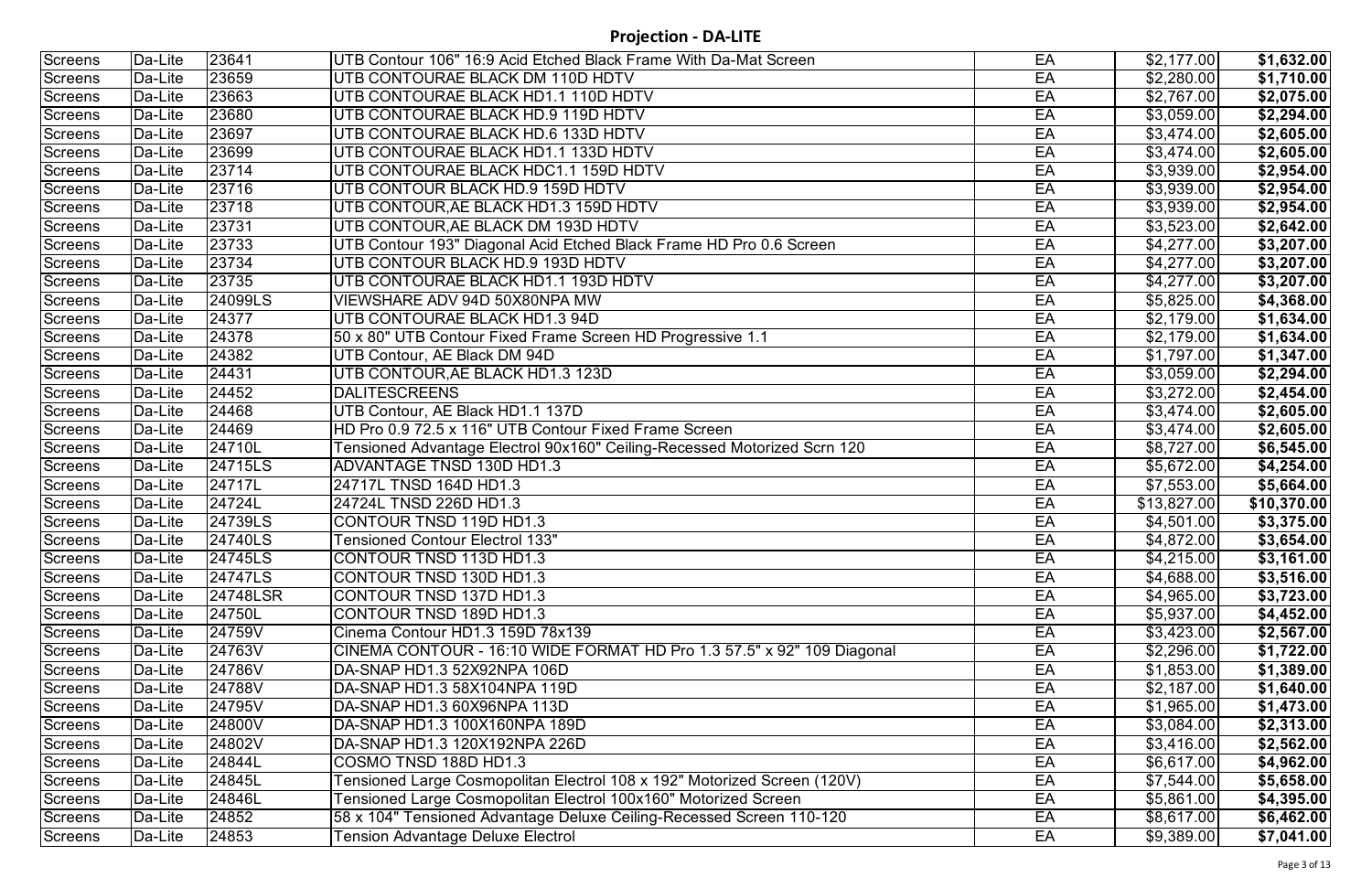| Screens        | Da-Lite | 25939T    | IDEA 16:10 Wide Format Screen with Full-Length Marker Tray (50 x 80") | EA | \$1,649.00  | \$1,236.00         |
|----------------|---------|-----------|-----------------------------------------------------------------------|----|-------------|--------------------|
| <b>Screens</b> | Da-Lite | 25940     | IDEA SCREEN 53"X84.75" VA 16:10                                       | EA | \$1,601.00  | \$1,200.00         |
| <b>Screens</b> | Da-Lite | 25942T    | IDEA SCREEN 50"X89" 16:9 Full Length Marker Tray                      | EA | \$1,669.00  | \$1,251.00         |
| Screens        | Da-Lite | 25943     | Idea Screen 53x94.25 VA 16:9                                          | EA | \$1,644.00  | \$1,233.00         |
| <b>Screens</b> | Da-Lite | 25944T    | Idea Screen 59.5x106 VA 16:9 FLMT                                     | EA | \$1,939.00  | \$1,454.00         |
| <b>Screens</b> | Da-Lite | 27552     | DA-PLEX 159D 78X139 3/8 STD DA-50 WA                                  | EA | \$12,000.00 | $\sqrt{59,000.00}$ |
| <b>Screens</b> | Da-Lite | 27952T    | IDEA PANORAMIC 59.5"X192" VA 16:9 FLMT                                | EA | \$3,889.00  | \$2,916.00         |
| Screens        | Da-Lite | 27957     | IDEA PANORAMIC 53"X144" VA 16:9                                       | EA | \$3,299.00  | \$2,474.00         |
| <b>Screens</b> | Da-Lite | 27958T    | IDEA PANORAMIC 50"X192" VA 16:9 FLMT                                  | EA | \$3,435.00  | \$2,576.00         |
| <b>Screens</b> | Da-Lite | 27967     | 59.5" x 192" Projection Screen                                        | EA | \$3,703.00  | \$2,777.00         |
| <b>Screens</b> | Da-Lite | 27969     | IDEA PANORAMIC 59.5"X144" VA 16:10                                    | EA | \$3,460.00  | \$2,595.00         |
| <b>Screens</b> | Da-Lite | 27970T    | IDEA PANORAMIC 53"X192" VA 16:10 FLMT                                 | EA | \$3,649.00  | \$2,736.00         |
| Screens        | Da-Lite | 27973T    | IDEA PANORAMIC 50"X192" VA 16:10 FLMT                                 | EA | \$3,393.00  | \$2,544.00         |
| Screens        | Da-Lite | 27975     | 50" x 144" Projection Screen                                          | EA | \$3,052.00  | \$2,289.00         |
| <b>Screens</b> | Da-Lite | 28273     | Idea Screen 46x73.5 VA 16:10                                          | EA | \$1,124.00  | \$843.00           |
| Screens        | Da-Lite | 28273T    | 87" diagonal IDEA screen 46"x73.5"                                    | EA | \$1,198.00  | \$898.00           |
| Screens        | Da-Lite | 28359     | SWITCH WALL DECOFLEX RTS WHT SNGL CH                                  | EA | \$368.00    | \$276.00           |
| <b>Screens</b> | Da-Lite | 28807V    | Parallax 59 x 104.5" Fixed Frame Projection Screen                    | EA | \$3,797.00  | \$2,847.00         |
| <b>Screens</b> | Da-Lite | 28851V    | Parallax 0.8, 57.5 x 92" Fixed Frame Projection Screen 109" Diag.     | EA | \$4,605.00  | \$3,453.00         |
| <b>Screens</b> | Da-Lite | 29171     | PARALLAX THIN 0.8 49X87VA 16:9                                        | EA | \$4,825.00  | \$3,618.00         |
| Screens        | Da-Lite | 29174     | Parallax Thin 50 x 80" Fixed Frame Projection Screen                  | EA | \$4,572.00  | \$3,429.00         |
| <b>Screens</b> | Da-Lite | 29214     | Wireline Advantage 92x164" 188D Motorized Projection Screen           | EA | \$29,710.00 | \$22,282.00        |
| <b>Screens</b> | Da-Lite | 29222     | WIRELINE ADV TNSD 220D HD.9 220V                                      | EA | \$32,127.00 | \$24,095.00        |
| <b>Screens</b> | Da-Lite | 29222G    | WIRELINE ADV TNSD 220D HD.9 FLANGELESS                                | EA | \$32,127.00 | \$24,095.00        |
| Screens        | Da-Lite | 29239     | WIRELINE ADV TNSD 189D HD1.1                                          | EA | \$29,710.00 | \$22,282.00        |
| <b>Screens</b> | Da-Lite | 29243     | UNIVERSAL RTS INTERFACE II RS232 CONTROL                              | EA | \$1,201.00  | \$900.00           |
| Screens        | Da-Lite | 29248     | Advantage TNSD Wireline 208D HD1.3                                    | EA | \$30,826.00 | \$23,119.00        |
| Screens        | Da-Lite | 29485     | WALL MOUNT BRACKET KIT LRG ADV/WRLN WHT                               | EA | \$661.00    | \$495.00           |
| Screens        | Da-Lite | 29590     | <b>TOUCH INTERACTIVE BRACKET KIT (LARGE)</b>                          | EA | \$35.00     | \$26.00            |
| Screens        | Da-Lite | 29665LS   | ADVANTAGE TNSD 110D PRLX PUR 0.8                                      | EA | \$6,116.00  | \$4,587.00         |
| Screens        | Da-Lite | 29666LS   | ADVANTAGE TNSD 119D PRLX PUR 0.8                                      | EA | \$6,525.00  | \$4,893.00         |
| Screens        | Da-Lite | 29670LSI  | Tensioned Contour Electrol 52"X92" Parallax Pure 0.8                  | EA | \$5,139.00  | \$3,854.00         |
| Screens        | Da-Lite | 29731     | PARALLAX PURE THIN .45 54X96VA 16:9                                   | EA | \$3,892.00  | \$2,919.00         |
| Screens        | Da-Lite | 29746G    | WIRELINE ADV TNSD 226D HDC1.1 FLANGELESS                              | EA | \$32,127.00 | \$24,095.00        |
| <b>Screens</b> | Da-Lite | 29776     | ADV DLX TNSD 106D PRLX PUR 0.8                                        | EA | \$9,013.00  | \$6,759.00         |
| Screens        | Da-Lite | 29780     | ADV DLX TNSD 109D PRLX PUR 0.8                                        | EA | \$9,081.00  | \$6,810.00         |
| Screens        | Da-Lite | 29790LS   | DESCENDERPRO MW 137D 72.5X116                                         | EA | \$2,447.00  | \$1,835.00         |
| <b>Screens</b> | Da-Lite | 29810LS   | TNSD DESCENDERPRO HD.9 113D 60X96                                     | EA | \$3,937.00  | \$2,952.00         |
| Screens        | Da-Lite | 29829 DAL | PARALLAX PURE THIN 2.3 49X87VA 16:9                                   | EA | \$3,618.00  | \$2,713.00         |
| Screens        | Da-Lite | 29831 DAL | Parallax Pure Thin 2.3 54x96va 16:9                                   | EA | \$3,892.00  | \$2,919.00         |
| Screens        | Da-Lite | 29881     | ADV DLX TNSD 159D PRLX STR 1.0                                        | EA | \$10,612.00 | \$7,959.00         |
| <b>Screens</b> | Da-Lite | 29899LS   | ADVANTAGE TNSD 110D PRLX STR 1.0                                      | EA | \$5,351.00  | \$4,013.00         |
| Screens        | Da-Lite | 29901LS   | ADVANTAGE TNSD 133D PRLX STR 1.0                                      | EA | \$6,202.00  | \$4,651.00         |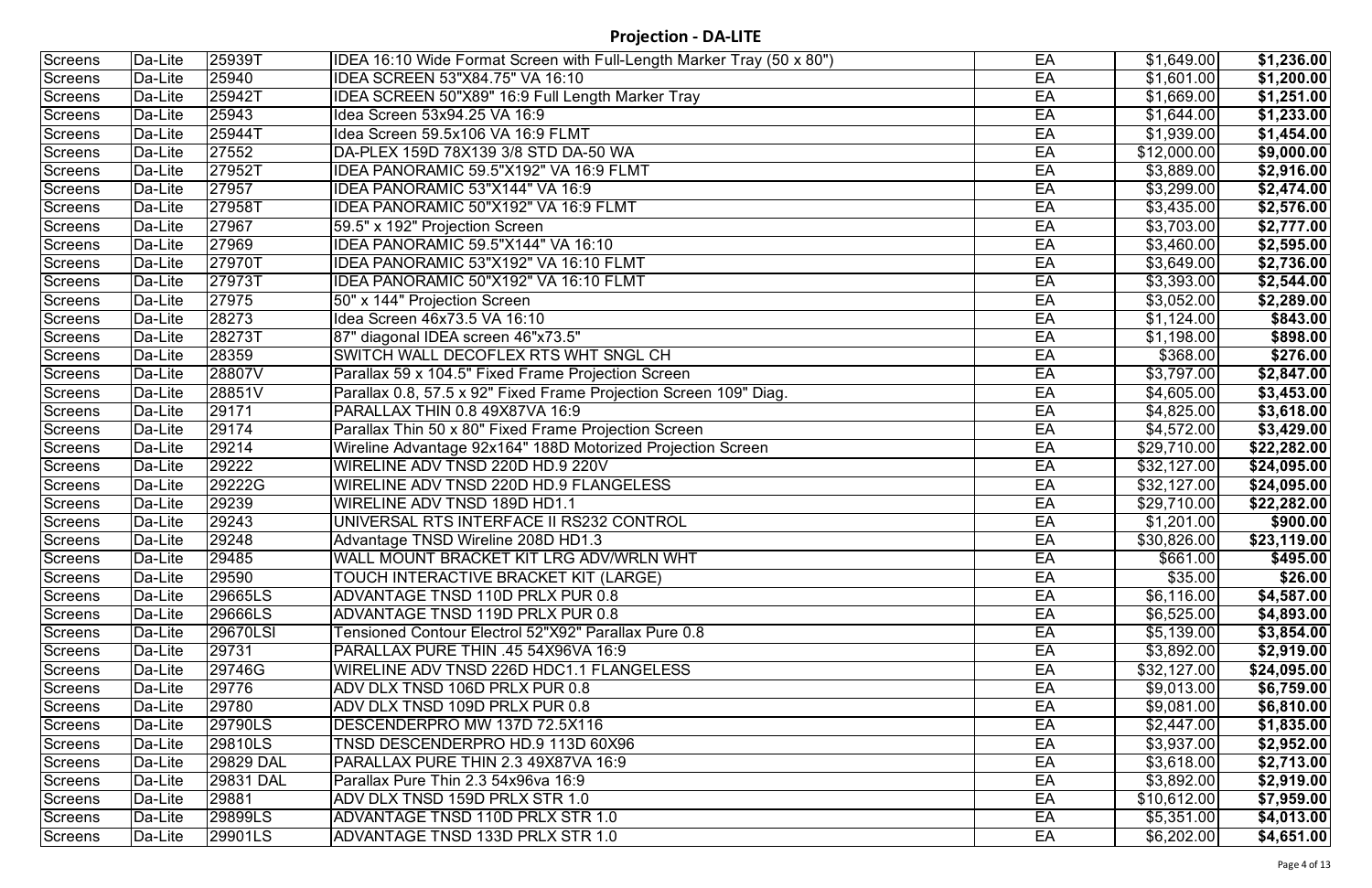| Screens        | Da-Lite | 29902L    | ADVANTAGE TNSD 159D PRLX STR 1.0                                 | EA | \$7,930.00  | \$5,947.00 |
|----------------|---------|-----------|------------------------------------------------------------------|----|-------------|------------|
| <b>Screens</b> | Da-Lite | 29903L    | Tnsnd Advantage Electrol 184"d 90x160" 16:9 Parallax Stratos 1.0 | EA | \$9,163.00  | \$6,872.00 |
| Screens        | Da-Lite | 29910L    | ADVANTAGE TNSD 164D ALR 1.0                                      | EA | \$7,930.00  | \$5,947.00 |
| Screens        | Da-Lite | 29921LS   | CONTOUR TNSD 119D PRLX STR 1.0                                   | EA | \$4,726.00  | \$3,544.00 |
| <b>Screens</b> | Da-Lite | 29922LS   | CONTOUR TNSD 133D PRLX STR 1.0                                   | EA | \$5,117.00  | \$3,837.00 |
| Screens        | Da-Lite | 29928LS   | CONTOUR TNSD 123D PRLX STR 1.0                                   | EA | \$4,727.00  | \$3,545.00 |
| Screens        | Da-Lite | 29930LS   | CONTOUR TNSD 137D PRLX STR 1.0                                   | EA | \$5,107.00  | \$3,830.00 |
| Screens        | Da-Lite | 29934L    | COSMO TNSD 220D PRLX STR 1.0 HDTV                                | EA | \$7,904.00  | \$5,928.00 |
| Screens        | Da-Lite | 29935L    | COSMO TNSD 189D PRLX STR 1.0                                     | EA | \$6,136.00  | \$4,602.00 |
| <b>Screens</b> | Da-Lite | 29969V    | CINEMA CONTOUR PRLX STR 1.0 220D 108X192                         | EA | \$4,209.00  | \$3,156.00 |
| Screens        | Da-Lite | 29991     | IDEA PANORAMIC (2 PANEL) 44.5X112VA                              | EA | \$2,551.00  | \$1,913.00 |
| Screens        | Da-Lite | 33027     | PROFESSIONAL 200D 120X160 MW                                     | EA | \$4,778.00  | \$3,583.00 |
| Screens        | Da-Lite | 34218     | Fast-Fold Replacement Screen Surface ONLY (56 x 96") Mat Fabric. | EA | \$526.00    | \$394.00   |
| <b>Screens</b> | Da-Lite | 34230     | F/F DLX REPL SURF HDR 9X12                                       | EA | \$1,062.00  | \$796.00   |
| Screens        | Da-Lite | 34456EL   | COSMO 94D 50X80NPA MW 220                                        | EA | \$1,591.00  | \$1,193.00 |
| Screens        | Da-Lite | 344561    | COSMO 94D 50X80NPA MW                                            | EA | \$1,455.00  | \$1,091.00 |
| Screens        | Da-Lite | 34456LS   | COSMO 94D 50X80NPA MW                                            | EA | \$1,819.00  | \$1,364.00 |
| Screens        | Da-Lite | 34461L    | COSMO 113D 60X96NPA HCMW                                         | EA | \$1,671.00  | \$1,253.00 |
| Screens        | Da-Lite | 34464L    | Cosmo 130D 69X110NPA MW                                          | EA | \$1,751.00  | \$1,313.00 |
| Screens        | Da-Lite | 34465E    | COSMO 130D 69X110NPA HCMW 220                                    | EA | \$1,410.00  | \$1,057.00 |
| Screens        | Da-Lite | 344681    | Cosmopolitan Electrol 16:10 87x139C Matte white                  | EA | \$1,741.00  | \$1,305.00 |
| <b>Screens</b> | Da-Lite | 34469     | 34469 COSMO 164D 87X139NPA HCMW                                  | EA | \$1,536.00  | \$1,152.00 |
| Screens        | Da-Lite | 34482LS   | COSMO TNSD 113D DM                                               | EA | \$3,571.00  | \$2,678.00 |
| Screens        | Da-Lite | 34500L    | 34500L TNSD 130D DT                                              | EA | \$4,119.00  | \$3,089.00 |
| <b>Screens</b> | Da-Lite | 34502     | COSMO TNSD 164D DM                                               | EA | \$4,057.00  | \$3,042.00 |
| Screens        | Da-Lite | 34512FLS  | ADVANTAGE 94D 50X80NPA MW                                        | EA | \$2,363.00  | \$1,772.00 |
| Screens        | Da-Lite | 34512LS   | ADVANTAGE,94D 50X80NPA MW                                        | EA | \$3,083.00  | \$2,312.00 |
| Screens        | Da-Lite | 34516LS   | ADVANTAGE, 113D 60X96NPA MW                                      | EA | \$3,179.00  | \$2,384.00 |
| Screens        | Da-Lite | 34521LS   | ADVANTAGE 130D 69X110NPA HCMW                                    | EA | \$3,235.00  | \$2,426.00 |
| Screens        | Da-Lite | 34525BL   | ADVANTAGE 164D 87X139NPA HCMW                                    | EA | \$720.00    | \$540.00   |
| Screens        | Da-Lite | 34525FL   | IADVANTAGE 164D 87X139NPA HCMW                                   | EA | \$2,649.00  | \$1,986.00 |
| Screens        | Da-Lite | 34525L    | ADVANTAGE 164D 87X139NPA HCMW                                    | EA | \$3,369.00  | \$2,526.00 |
| <b>Screens</b> | Da-Lite | 34528LS   | OBS08 ADV, TNSD 94D DM                                           | EA | \$3,788.00  | \$2,841.00 |
| Screens        | Da-Lite | 34538FLS  | ADV TNSD 113D DM                                                 | EA | \$3,522.00  | \$2,641.00 |
| Screens        | Da-Lite | 34538LS   | OBS08 ADV,TNSD 113D DM                                           | EA | \$4,242.00  | \$3,181.00 |
| Screens        | Da-Lite | 34542LS   | ADV TNSD 113D HDC1.1                                             | EA | \$5,097.00  | \$3,822.00 |
| Screens        | Da-Lite | 34573     | ADV DLX 113D 60X96 HCMW                                          | EA | \$4,682.00  | \$3,511.00 |
| Screens        | Da-Lite | 34577B    | ADV DLX 130D 69X110 HCMW                                         | EA | \$920.00    | \$690.00   |
| Screens        | Da-Lite | 34577F    | ADV DLX 130D 69X110 HCMW                                         | EA | \$3,969.00  | \$2,976.00 |
| Screens        | Da-Lite | 345801    | ADV DLX 164D 87X139 MW                                           | EA | \$5,296.00  | \$3,972.00 |
| Screens        | Da-Lite | 34598     | ADV DLX TNSD 113D HDC1.1                                         | EA | \$8,066.00  | \$6,049.00 |
| Screens        | Da-Lite | 34608     | ADV DLX TNSD 130D HDC1.1                                         | EA | \$9,005.00  | \$6,753.00 |
| Screens        | Da-Lite | 34618 DAL | ADV DLX TNSD 164D HDC1.1                                         | EA | \$10,107.00 | \$7,580.00 |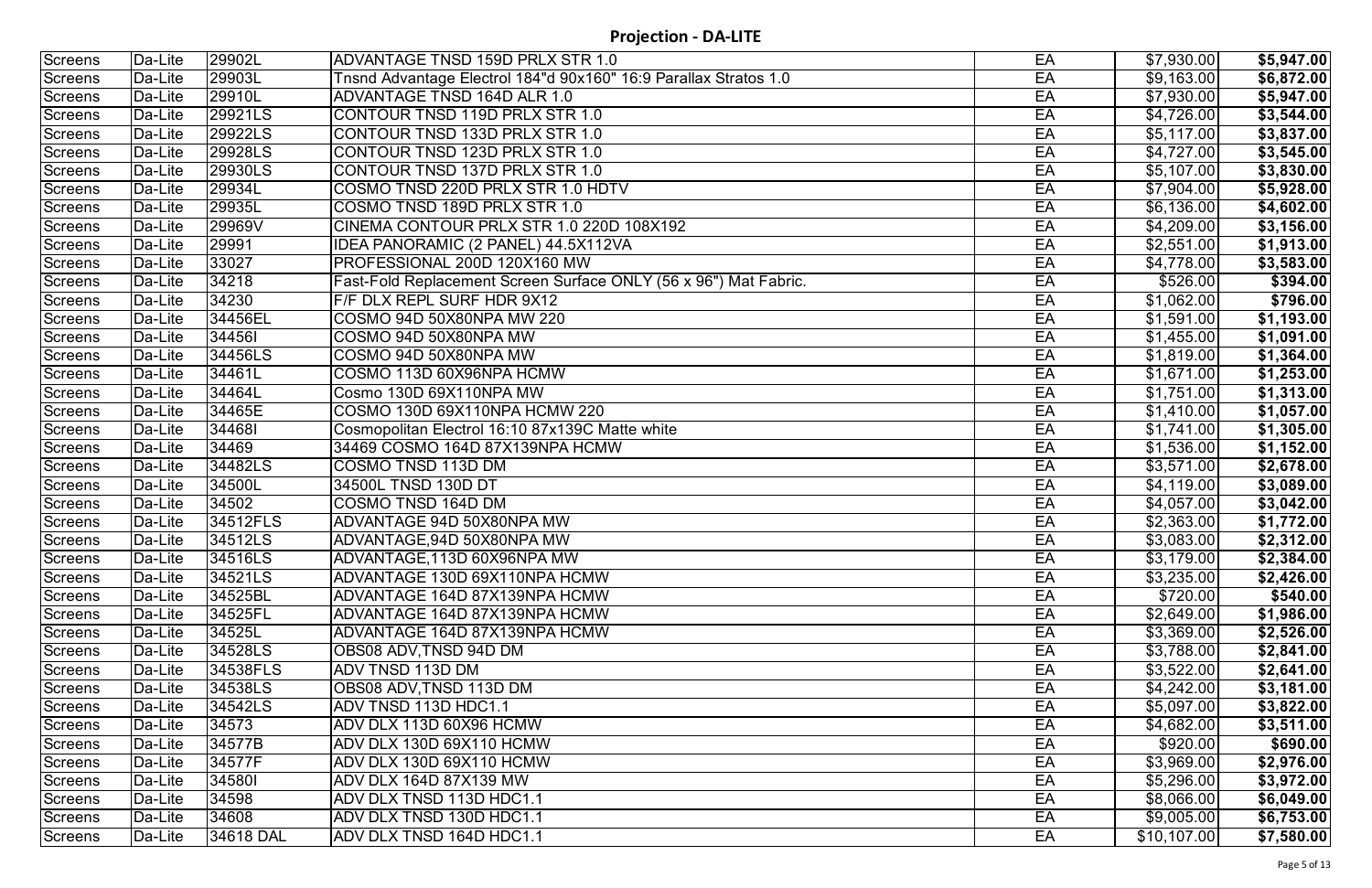| <b>Screens</b> | Da-Lite | 34624V   | CINEMA CONTOUR, DM 94D 50x80                                       | EA | \$1,563.00  | \$1,172.00            |
|----------------|---------|----------|--------------------------------------------------------------------|----|-------------|-----------------------|
| <b>Screens</b> | Da-Lite | 34646V   | Cinema Contour Da-Mart 130"Diag 16:10 Pro Trim                     | EA | \$2,346.00  | \$1,759.00            |
| <b>Screens</b> | Da-Lite | 34657V   | CINEMA CONTOUR DM 164D 87X139                                      | EA | \$2,821.00  | \$2,115.00            |
| Screens        | Da-Lite | 34667    | Da-Snap Projection Screen DM 50X80NPA 94DIAG                       | EA | \$1,228.00  | \$921.00              |
| <b>Screens</b> | Da-Lite | 34715    | ADVANTAGE MANL W/CSR 113D HCMW                                     | EA | \$1,490.00  | \$1,117.00            |
| <b>Screens</b> | Da-Lite | 34731    | MODEL C W/CSR, 113D 60X96 HCMW                                     | EA | \$842.00    | \$631.00              |
| <b>Screens</b> | Da-Lite | 34739    | MODEL C W/CSR 164D 87X139 HCMW                                     | EA | \$1,329.00  | \$996.00              |
| Screens        | Da-Lite | 35168L   | CONTOUR 184D 90X160NPA MW                                          | EA | \$2,175.00  | \$1,631.00            |
| <b>Screens</b> | Da-Lite | 35173L   | CONTOUR TNSD 184D HDC1.1                                           | EA | \$5,943.00  | \$4,457.00            |
| <b>Screens</b> | Da-Lite | 35178L   | CONTOUR TNSD 184D HRV.9                                            | EA | \$5,698.00  | \$4,273.00            |
| <b>Screens</b> | Da-Lite | 35179    | ADV DLX 184D 90X160 MW                                             | EA | \$5,372.00  | \$4,029.00            |
| Screens        | Da-Lite | 35189    | <b>ADV DLX TNSD 184D DV</b>                                        | EA | \$9,580.00  | \$7,185.00            |
| <b>Screens</b> | Da-Lite | 35256    | PROFESSIONAL TNSD 270D DM                                          | EA | \$8,856.00  | \$6,642.00            |
| <b>Screens</b> | Da-Lite | 35263    | <b>PROFESSIONAL TNSD 247D DM Electric screen</b>                   | EA | \$8,717.00  | $\sqrt{6,537.00}$     |
| <b>Screens</b> | Da-Lite | 35269    | PROFESSIONAL TNSD 247D HRV.9                                       | EA | \$10,045.00 | \$7,533.00            |
| Screens        | Da-Lite | 35270    | <b>PROFESSIONAL TNSD 275D DM</b>                                   | EA | \$10,990.00 | \$8,242.00            |
| <b>Screens</b> | Da-Lite | 35275    | PROFESSIONAL TNSD 275D DT                                          | EA | \$12,044.00 | \$9,033.00            |
| <b>Screens</b> | Da-Lite | 35277    | PROFESSIONAL TNSD 298D DM                                          | EA | \$11,562.00 | \$8,671.00            |
| <b>Screens</b> | Da-Lite | 35277E   | PROFESSIONAL TNSD 298D DM 220                                      | EA | \$11,562.00 | \$8,671.00            |
| Screens        | Da-Lite | 35282    | 298D DT Professional Electrol Motorized Projection Screen          | EA | \$12,672.00 | \$9,504.00            |
| <b>Screens</b> | Da-Lite | 36442    | MODEL C 113DIAG 60X96NPA HCMW                                      | EA | \$748.00    | \$561.00              |
| <b>Screens</b> | Da-Lite | 36458    | Model B with CSR 109D 57.5x92 HCMW                                 | EA | \$470.00    | \$352.00              |
| <b>Screens</b> | Da-Lite | 36461    | MODEL B,94D 50X80NPA MW                                            | EA | \$300.00    | \$225.00              |
| Screens        | Da-Lite | 36462    | MODEL B 94D 50X80NPA HCMW                                          | EA | \$316.00    | \$237.00              |
| <b>Screens</b> | Da-Lite | 36472    | 36472 PIC KNG 120D 69X92 HCMW                                      | EA | \$611.00    | \$458.00              |
| <b>Screens</b> | Da-Lite | 36473    | PICTURE KING 92D 45X80 HCMW                                        | EA | \$567.00    | \$425.00              |
| Screens        | Da-Lite | 36520P   | F/F DUK DLX 69X120 UV                                              | EA | \$2,810.00  | \$2,107.00            |
| Screens        | Da-Lite | 36597    | 36597 DUK DLX 8-6X14-4 UV                                          | EA | \$3,315.00  | \$2,486.00            |
| Screens        | Da-Lite | 36633    | F/F DUK 8-6X14-4 UV                                                | EA | \$3,467.00  | \$2,600.00            |
| Screens        | Da-Lite | 36635    | F/F DUK 10X17 UV                                                   | EA | \$3,539.00  | \$2,654.00            |
| Screens        | Da-Lite | 36731    | F/F SKIRT DRAPE 7-6X1?UV                                           | EA | \$769.00    | \$576.00              |
| Screens        | Da-Lite | 36780    | F/F SKIRT DRAPE 8-7X14-5 UV                                        | EA | \$1,509.00  | $\overline{1,131.00}$ |
| Screens        | Da-Lite | 36784    | F/F SKIRT DRAPE 11'1X19'1 UVV                                      | EA | \$1,920.00  | \$1,440.00            |
| Screens        | Da-Lite | 36907    | Advantage Deluxe Electrol Motorized Projection Screen (108 x 192") | EA | \$15,409.00 | \$11,556.00           |
| Screens        | Da-Lite | 37087L   | CONTOUR 184D 90X160NPA HCMW                                        | EA | \$2,175.00  | \$1,631.00            |
| Screens        | Da-Lite | 37099L   | 37099L 184D 90X160NPA HCMW                                         | EA | \$3,475.00  | \$2,606.00            |
| Screens        | Da-Lite | 37566LS  | Contour Electrol Motorized Projection Screen (50 x 80")            | EA | \$1,724.00  | \$1,293.00            |
| <b>Screens</b> | Da-Lite | 37566LSI | CONTOUR 94D 50X80NPA MW                                            | EA | \$1,929.00  | \$1,446.00            |
| Screens        | Da-Lite | 37575LS  | CONTOUR 130D 69X110 HCMW                                           | EA | \$1,941.00  | \$1,455.00            |
| Screens        | Da-Lite | 37578LI  | CONTOUR 164D 87X139NPA MW                                          | EA | \$2,269.00  | \$1,701.00            |
| Screens        | Da-Lite | 37579L   | <b>DALITESCREENS</b>                                               | EA | \$2,065.00  | \$1,548.00            |
| Screens        | Da-Lite | 37602LS  | Contour, TNSD 130D DM                                              | EA | \$3,905.00  | \$2,928.00            |
| Screens        | Da-Lite | 37612L   | Contour Electrol Motorized Projection Screen 87x139"               | EA | \$4,678.00  | \$3,508.00            |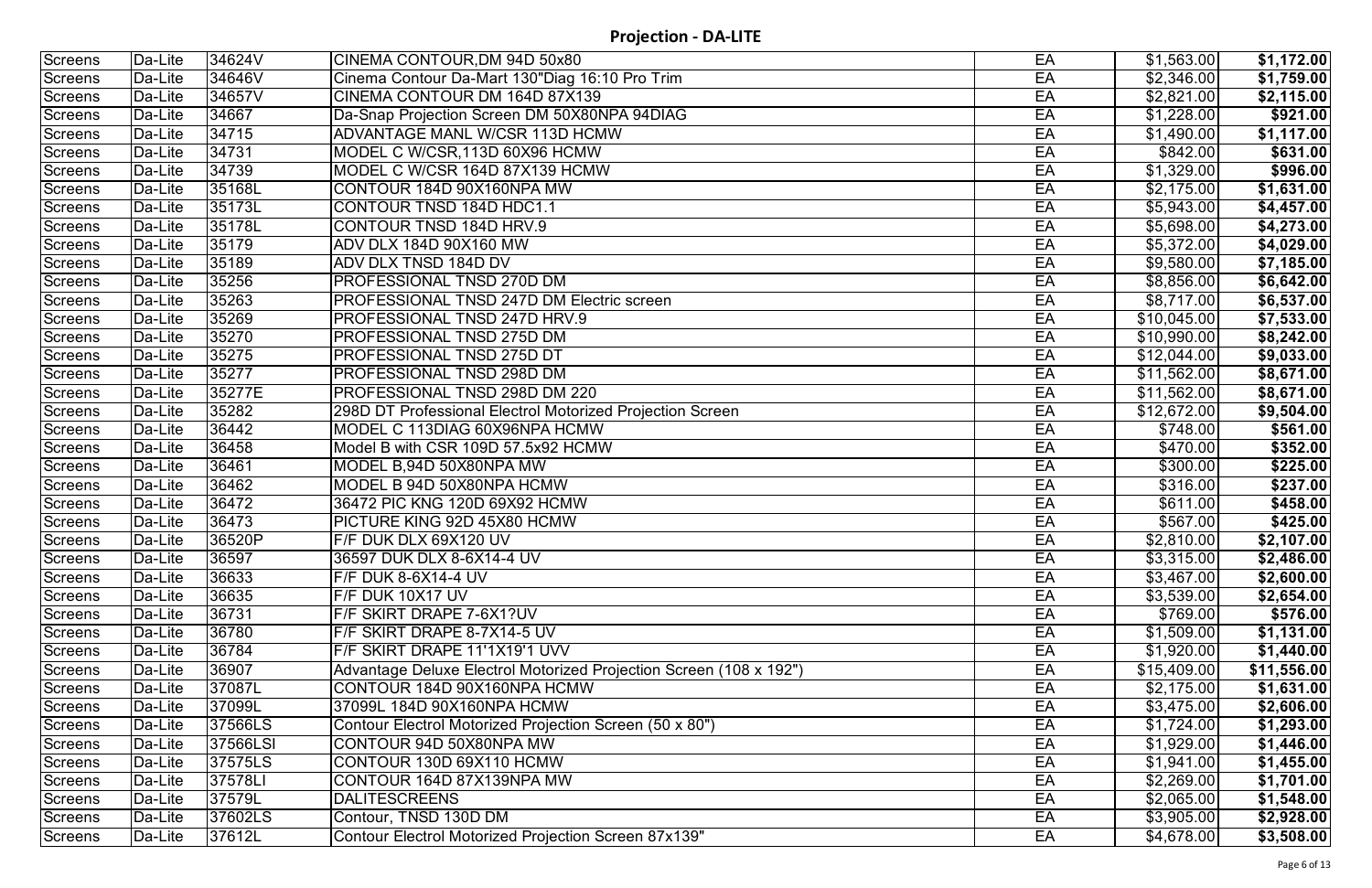| Screens        | Da-Lite               | 37612LI  | CONTOUR TNSD 164D DM                                                    | EA | \$4,882.00  | \$3,661.00             |
|----------------|-----------------------|----------|-------------------------------------------------------------------------|----|-------------|------------------------|
| <b>Screens</b> | Da-Lite               | 37616L   | CONTOUR TNSD 164D HDC1.1                                                | EA | \$5,625.00  | \$4,218.00             |
| <b>Screens</b> | Da-Lite               | 37712V   | CINEMA CONTOUR 58"X104" HD Progressive 0.9                              | EA | \$2,662.00  | \$1,996.00             |
| Screens        | Da-Lite               | 37875V   | CINEMA CONTOUR HD.9 193D 94.5X168                                       | EA | \$3,721.00  | \$2,790.00             |
| <b>Screens</b> | Da-Lite               | 38304    | <b>Fast-Fold Deluxe Screen System DMBBF 62X96</b>                       | EA | \$1,427.00  | \$1,070.00             |
| Screens        | Da-Lite               | 38304N   | 38304N DLX COMP SCRN DMBBF 62X96                                        | EA | \$1,227.00  | \$920.00               |
| <b>Screens</b> | Da-Lite               | 38305KHD | F/F DLX COMP SCRN DMBBF 69X108                                          | EA | \$2,038.00  | \$1,528.00             |
| <b>Screens</b> | Da-Lite               | 38306    | 77 x 120" Front Projection Fast-Fold Deluxe Complete Screen             | EA | \$1,638.00  | \$1,228.00             |
| <b>Screens</b> | Da-Lite               | 38306HD  | F/F DLX COMP SCRN HDR 77X120                                            | EA | \$1,937.00  | $\overline{$1,452.00}$ |
| <b>Screens</b> | Da-Lite               | 38310    | 38310 DLX COMP SCRN DT 77X120                                           | EA | \$2,108.00  | \$1,581.00             |
| <b>Screens</b> | Da-Lite               | 38311K   | F/F DLX COMP SCRN DT 92X144                                             | EA | \$2,891.00  | \$2,168.00             |
| Screens        | Da-Lite               | 38313KHD | F/F DLX COMP SCRN DV 69X108                                             | EA | \$2,501.00  | \$1,875.00             |
| <b>Screens</b> | $\overline{D}$ a-Lite | 38314KHD | F/F DLX COMP SCRN DV 77X120                                             | EA | \$2,667.00  | \$2,000.00             |
| <b>Screens</b> | Da-Lite               | 38326    | F/F DLX REPL SURF DT 77X120                                             | EA | \$1,234.00  | \$925.00               |
| <b>Screens</b> | Da-Lite               | 38331    | F/F DLX REPL SURF HRV.9 92X144                                          | EA | \$1,381.00  | \$1,035.00             |
| <b>Screens</b> | Da-Lite               | 38336    | F/F HD DLX DMBBF 9-4X14-4                                               | EA | \$5,144.00  | \$3,858.00             |
| <b>Screens</b> | Da-Lite               | 38338    | F/F HD DLX DMBBF 12-3X19                                                | EA | \$6,620.00  | \$4,965.00             |
| <b>Screens</b> | Da-Lite               | 38403V   | Cinema Contour 49"x87" 100"d HDP 0.6 Fixed Frame 16:9                   | EA | \$2,058.00  | \$1,543.00             |
| <b>Screens</b> | Da-Lite               | 38405V   | CINEMA CONTOUR HD.6 110D 54X96                                          | EA | \$2,406.00  | \$1,804.00             |
| <b>Screens</b> | Da-Lite               | 38561    | <b>SERIES 200 L&amp;G FRAME CURVE/VLR</b>                               | EA | \$109.00    | \$81.00                |
| <b>Screens</b> | Da-Lite               | 38779    | 16:9 133" Diag HD Progressive 0.6 Tensioned Advantage Deluxe Electrol   | EA | \$9,389.00  | $\overline{57,041.00}$ |
| <b>Screens</b> | Da-Lite               | 38781    | ADV DLX TNSD 159D HD.6                                                  | EA | \$10,107.00 | \$7,580.00             |
| <b>Screens</b> | Da-Lite               | 38783    | ADV DLX TNSD 184D HD.6                                                  | EA | \$10,372.00 | \$7,779.00             |
| <b>Screens</b> | Da-Lite               | 387841   | ADV DLX TNSD 184D HD.9                                                  | EA | \$10,577.00 | \$7,932.00             |
| <b>Screens</b> | Da-Lite               | 38789LS  | CONTOUR TNSD 110D HD.6                                                  | EA | \$4,215.00  | \$3,161.00             |
| <b>Screens</b> | Da-Lite               | 38792ELS | Tensioned Contour Electrol 58"X104" HD Progressive 0.9                  | EA | \$4,501.00  | \$3,375.00             |
| Screens        | Da-Lite               | 38792LS  | CONTOUR TNSD 119D HD.9                                                  | EA | \$4,501.00  | \$3,375.00             |
| Screens        | Da-Lite               | 38792LSR | TENSIONED CONTOUR ELECTROL 119" (58X104) - [16:9] - 0.9 GAIN            | EA | \$4,636.00  | \$3,477.00             |
| Screens        | Da-Lite               | 38794LS  | CONTOUR TNSD 133D HD.9                                                  | EA | \$4,872.00  | \$3,654.00             |
| <b>Screens</b> | Da-Lite               | 38796L   | Tensioned Contour Electrol 78"X139" HD Progressive 0.9                  | EA | \$5,624.00  | \$4,218.00             |
| Screens        | Da-Lite               | 38798L   | CONTOUR TNSD 184D HD.9                                                  | EA | \$5,943.00  | \$4,457.00             |
| Screens        | Da-Lite               | 38955    | SWITCH ASSY SMART MTR IVRY CTN                                          | EA | \$101.00    | \$75.00                |
| Screens        | Da-Lite               | 39086V   | CINEMA CONTOUR HD1.1 106D 52X92                                         | EA | \$2,296.00  | \$1,722.00             |
| Screens        | Da-Lite               | 39088V   | CINEMA CONTOUR HD1.1 119D 58X104                                        | EA | \$2,662.00  | \$1,996.00             |
| Screens        | Da-Lite               | 39092V   | CINEMA CONTOUR HD1.1 220D 108X192                                       | EA | \$4,008.00  | \$3,006.00             |
| Screens        | Da-Lite               | 39105V   | DA-SNAP - 16:0 HDTV Format 45" x 80" HD Pro 1.1                         | EA | \$1,492.00  | \$1,119.00             |
| Screens        | Da-Lite               | 39108V   | DA-SNAP HD1.1 54X96NPA 110D                                             | EA | \$1,965.00  | \$1,473.00             |
| <b>Screens</b> | Da-Lite               | 39110V   | 133" Diag. 65x116 Da-Snap Fixed Frame Projector Screen, HDTV Format, HD | EA | \$2,532.00  | \$1,899.00             |
| Screens        | Da-Lite               | 39113V   | DA-SNAP HD1.1 108X192NPA 220D                                           | EA | \$3,416.00  | \$2,562.00             |
| Screens        | Da-Lite               | 39155LS  | CONTOUR TNSD 110D HD1.1                                                 | EA | \$4,215.00  | \$3,161.00             |
| <b>Screens</b> | Da-Lite               | 39156LS  | CONTOUR TNSD 119D HD1.1                                                 | EA | \$4,501.00  | \$3,375.00             |
| Screens        | Da-Lite               | 39157LS  | CONTOUR TNSD 133D HD1.1                                                 | EA | \$4,872.00  | \$3,654.00             |
| Screens        | Da-Lite               | 39158L   | Tensioned Contour Electrol 16:9 HDTV Format 159 D                       | EA | \$5,624.00  | \$4,218.00             |
|                |                       |          |                                                                         |    |             |                        |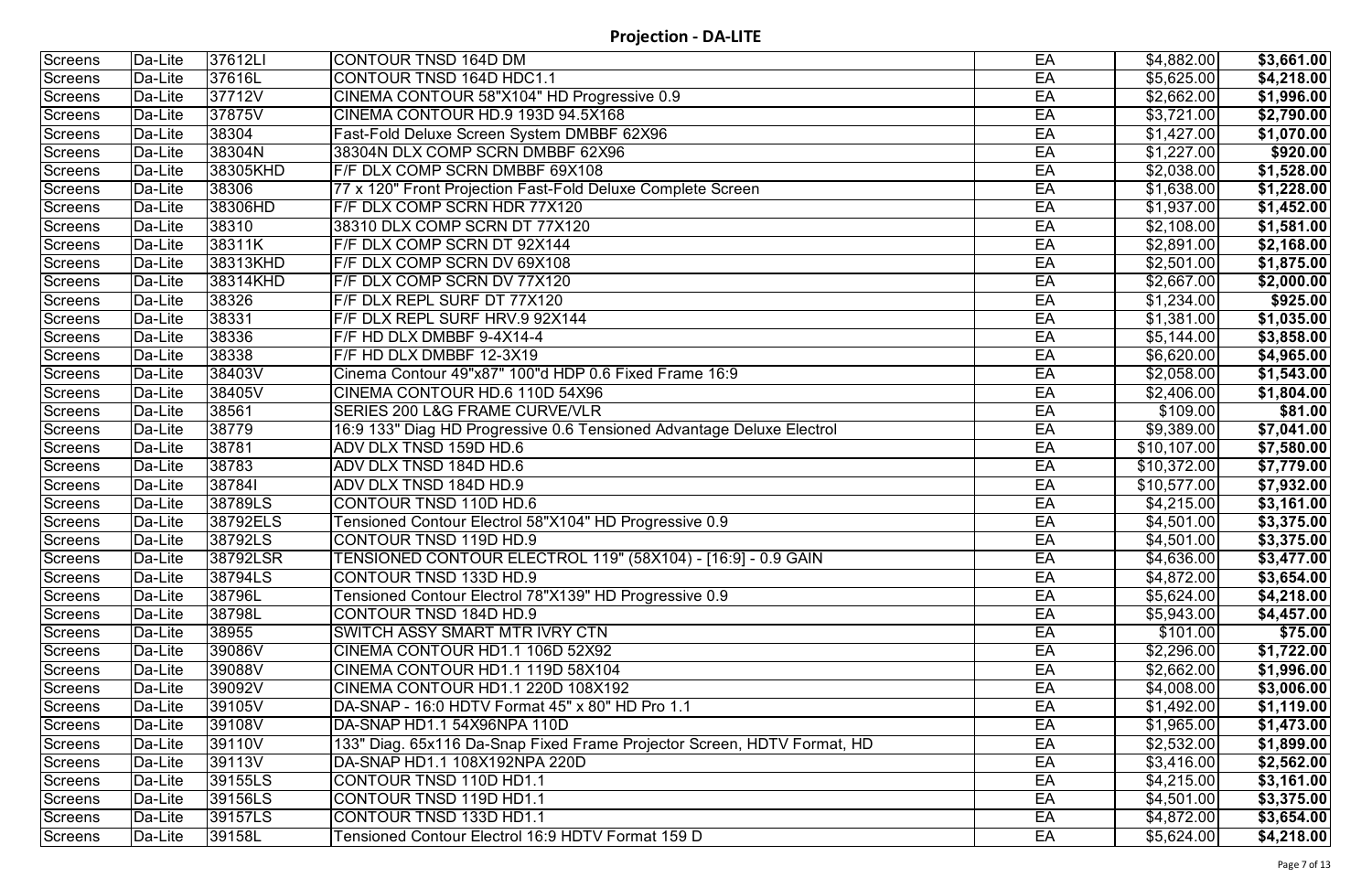| Screens        | Da-Lite | 39158LI  | CONTOUR TENS/E 159"/HDTV - HDP 1.1/ I                              | EA | \$5,828.00 | \$4,371.00 |
|----------------|---------|----------|--------------------------------------------------------------------|----|------------|------------|
| <b>Screens</b> | Da-Lite | 39159L   | CONTOUR TNSD 184D HD1.1                                            | EA | \$5,943.00 | \$4,457.00 |
| <b>Screens</b> | Da-Lite | 39311HD  | FAST FOLD DLX SCREEN DT 92"X164", 188" DIAGONAL                    | EA | \$3,076.00 | \$2,307.00 |
| <b>Screens</b> | Da-Lite | 39311K   | F/F DLX COMP SCRN DT 8X14                                          | EA | \$3,054.00 | \$2,290.00 |
| <b>Screens</b> | Da-Lite | 39317    | 39317 DLXSURF DT 8X14                                              | EA | \$2,030.00 | \$1,522.00 |
| Screens        | Da-Lite | 39399    | 39399 Skt DRAPE 8X14 UV                                            | EA | \$945.00   | \$708.00   |
| <b>Screens</b> | Da-Lite | 39702V   | DA-SNAP 39702V - 119" (58X104) - [16:9] - 0.9                      | EA | \$2,187.00 | \$1,640.00 |
| <b>Screens</b> | Da-Lite | 39704V   | DA-SNAP HD.9 78X139NPA 159D                                        | EA | \$2,882.00 | \$2,161.00 |
| <b>Screens</b> | Da-Lite | 39720V   | Da-Snap 39720V - 100" (49x87) - [16:9] - 0.6 Gain                  | EA | \$1,709.00 | \$1,281.00 |
| <b>Screens</b> | Da-Lite | 39907P   | 39907P DUK DLX 77X120 UV                                           | EA | \$2,829.00 | \$2,121.00 |
| Screens        | Da-Lite | 40188    | MODEL B 70X70 MW                                                   | EA | \$231.00   | \$173.00   |
| Screens        | Da-Lite | 40208    | Model B, 96x96 Matte White                                         | EA | \$403.00   | \$302.00   |
| <b>Screens</b> | Da-Lite | 40274    | MODEL C FLOOR 10X10 MW                                             | EA | \$1,117.00 | \$837.00   |
| <b>Screens</b> | Da-Lite | 40786LS  | COSMO 84X84 MW                                                     | EA | \$1,832.00 | \$1,374.00 |
| <b>Screens</b> | Da-Lite | 40786S   | 40786S 84X84 MW                                                    | EA | \$1,491.00 | \$1,118.00 |
| <b>Screens</b> | Da-Lite | 40932    | #6 Wall Bracket, White                                             | EA | \$23.00    | \$17.00    |
| <b>Screens</b> | Da-Lite | 40941    | <b>60" ZIPPER BAG BLACK PLAIN</b>                                  | EA | \$63.00    | \$47.00    |
| Screens        | Da-Lite | 42068    | <b>STAND PROJECT-O STD-203</b>                                     | EA | \$339.00   | \$254.00   |
| Screens        | Da-Lite | 43309    | S-200 27 X34" PAPER PAD PLAIN                                      | EA | \$69.00    | \$51.00    |
| <b>Screens</b> | Da-Lite | 4691E    | PL2-34E PIX-MATE Cart Pixmate Lightweight Plastic                  | EA | \$194.00   | \$145.00   |
| <b>Screens</b> | Da-Lite | 67367    | 67367 CUSTOM CUT-OUT IN LEC                                        | EA | \$118.00   | \$88.00    |
| <b>Screens</b> | Da-Lite | 70076    | ADV DLX TNSD 109D DT                                               | EA | \$7,107.00 | \$5,330.00 |
| <b>Screens</b> | Da-Lite | 700991   | ADV DLX 137D 72.5X116 MW                                           | EA | \$5,130.00 | \$3,847.00 |
| <b>Screens</b> | Da-Lite | 70103    | ADV DLX 189D 100X160 MW                                            | EA | \$5,367.00 | \$4,025.00 |
| <b>Screens</b> | Da-Lite | 70115FLS | <b>ADVANTAGE TNSD 137D DM</b>                                      | EA | \$4,195.00 | \$3,146.00 |
| <b>Screens</b> | Da-Lite | 70119LS  | ADVANTAGE TNSD 137D HDC1.1                                         | EA | \$5,916.00 | \$4,437.00 |
| Screens        | Da-Lite | 70123LS  | Tensioned Advantage 137 Inch Diagonal 72-5x116 16:10 Format Da-Tex | EA | \$5,311.00 | \$3,983.00 |
| Screens        | Da-Lite | 70125EL  | Advantage TNSD 189D DM - 220 volt                                  | EA | \$7,228.00 | \$5,421.00 |
| Screens        | Da-Lite | 70125L   | ADVANTAGE TNSD 189D DM                                             | EA | \$7,228.00 | \$5,421.00 |
| Screens        | Da-Lite | 70130L   | ADVANTAGE TNSD 189D DT                                             | EA | \$7,665.00 | \$5,748.00 |
| Screens        | Da-Lite | 70136LS  | ADVANTAGE,137D 72.5X116 MW                                         | EA | \$3,263.00 | \$2,447.00 |
| Screens        | Da-Lite | 70137BLS | ADVANTAGE 137D 72.5X116 HCMW                                       | EA | \$720.00   | \$540.00   |
| Screens        | Da-Lite | 70137FLS | ADVANTAGE 137D 72.5X116HCMW                                        | EA | \$2,543.00 | \$1,907.00 |
| Screens        | Da-Lite | 70140BL  | ADVANTAGE 189D 100X160 MW                                          | EA | \$720.00   | \$540.00   |
| Screens        | Da-Lite | 70140FL  | ADVANTAGE 189D 100X160 MW                                          | EA | \$2,755.00 | \$2,066.00 |
| Screens        | Da-Lite | 70140L   | Advantage 189D 100x160 HCMW                                        | EA | \$3,475.00 | \$2,606.00 |
| Screens        | Da-Lite | 70161LS  | 109" (57.5x92) Countour Electrol Tensioned - Widescreen (16:10)    | EA | \$3,428.00 | \$2,571.00 |
| Screens        | Da-Lite | 70165LS  | CONTOUR TNSD 109D HDC1.1                                           | EA | \$4,105.00 | \$3,078.00 |
| Screens        | Da-Lite | 70175LS  | CONTOUR TNSD 137D HDC1.1                                           | EA | \$4,865.00 | \$3,648.00 |
| Screens        | Da-Lite | 70181LR  | Contour TNSD 189D DM                                               | EA | \$4,899.00 | \$3,674.00 |
| Screens        | Da-Lite | 70185L   | CONTOUR TNSD 189D HDC1.1                                           | EA | \$5,937.00 | \$4,452.00 |
| Screens        | Da-Lite | 70189LS  | 70189LS 109D 57.5X92 HCMW                                          | EA | \$1,788.00 | \$1,341.00 |
| Screens        | Da-Lite | 70192LSR | CONTOUR 137D 72.5X116 MW                                           | EA | \$2,328.00 | \$1,746.00 |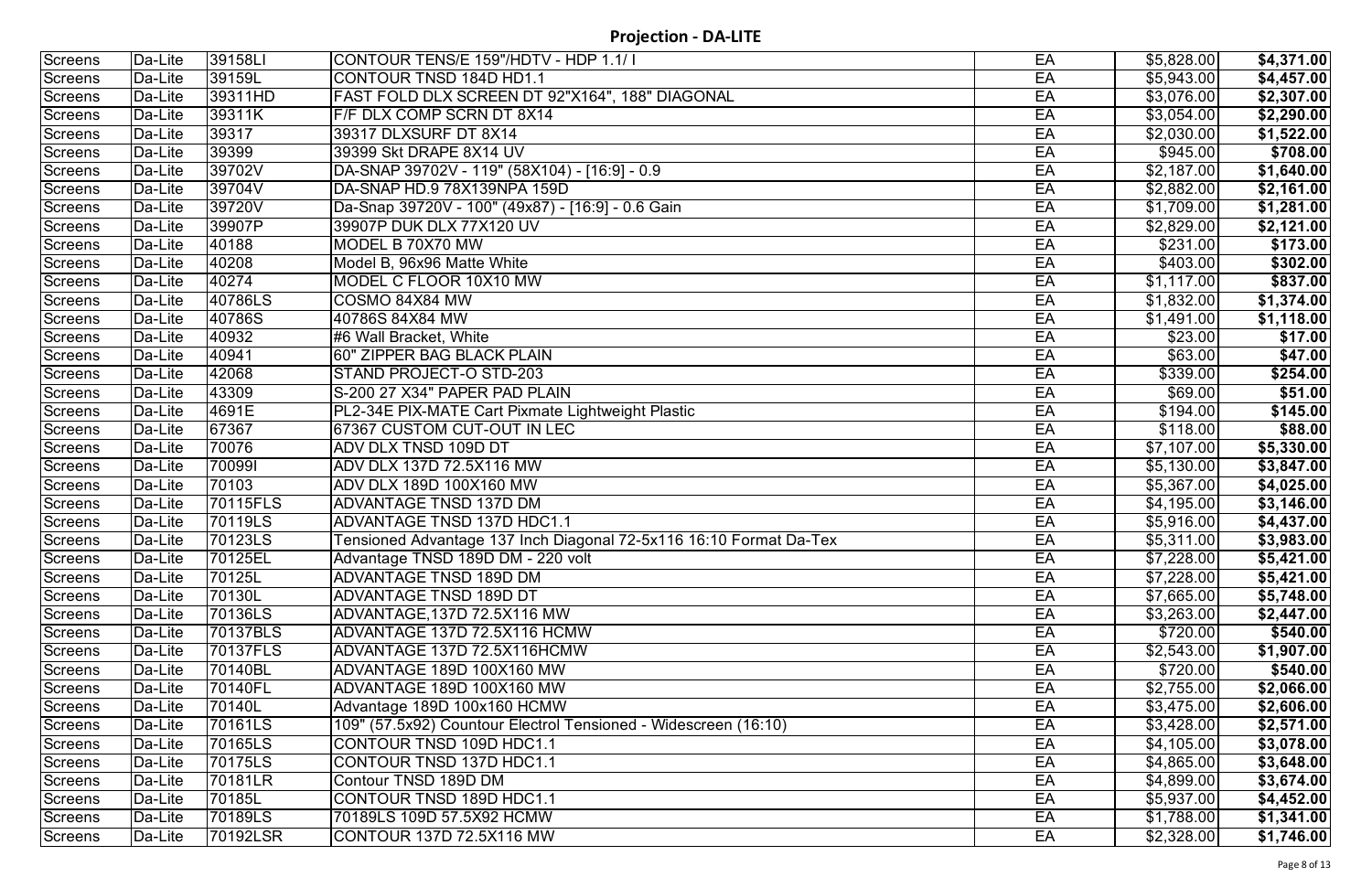| Screens        | Da-Lite | 70196L   | Contour 189D 100X160 MW                                              | EA | \$2,170.00 | \$1,627.00 |
|----------------|---------|----------|----------------------------------------------------------------------|----|------------|------------|
| <b>Screens</b> | Da-Lite | 70198ELS | COSMO TNSD 109D DM 220                                               | EA | \$3,490.00 | \$2,617.00 |
| <b>Screens</b> | Da-Lite | 70198L   | COSMO TNSD 109D DM                                                   | EA | \$3,262.00 | \$2,446.00 |
| Screens        | Da-Lite | 70198LS  | 109" (57.5"x 92") Wall Mount Motorized Screen                        | EA | \$3,490.00 | \$2,617.00 |
| Screens        | Da-Lite | 70208    | 137" (72.5X116) COSMOPOLITAN ELECTROL TENSIONED - WIDESCREEN [16:10] | EA | \$3,491.00 | \$2,618.00 |
| <b>Screens</b> | Da-Lite | 70208LS  | COSMO TNSD 137D DM                                                   | EA | \$4,060.00 | \$3,045.00 |
| <b>Screens</b> | Da-Lite | 70218EL  | COSMO 109D 57.5X92NPA MW 220VL                                       | EA | \$1,644.00 | \$1,233.00 |
| <b>Screens</b> | Da-Lite | 70219L   | Cosmopolitan Electrol 57.5"X92" High Contrast Matte White            | EA | \$1,644.00 | \$1,233.00 |
| <b>Screens</b> | Da-Lite | 70222S   | COSMO 137D 72.5X116NPA MW                                            | EA | \$1,660.00 | \$1,245.00 |
| <b>Screens</b> | Da-Lite | 70223L   | 70223L 137D 72.5X116NPA HCMW                                         | EA | \$1,773.00 | \$1,329.00 |
| <b>Screens</b> | Da-Lite | 70256EFL | ADVANTAGE 208D 110X176 MW 220                                        | EA | \$8,091.00 | \$6,068.00 |
| Screens        | Da-Lite | 70257L   | ADVANTAGE 222D 117.5X188 MW-White Case                               | EA | \$9,491.00 | \$7,118.00 |
| <b>Screens</b> | Da-Lite | 70258L   | COSMO TNSD 189D DM                                                   | EA | \$4,887.00 | \$3,665.00 |
| <b>Screens</b> | Da-Lite | 70263    | 70263LVN Cosmopolitan Electrol Tensioned 189" Diag.                  | EA | \$5,010.00 | \$3,757.00 |
| <b>Screens</b> | Da-Lite | 70263L   | COSMO TNSD 189D DT                                                   | EA | \$5,351.00 | \$4,013.00 |
| <b>Screens</b> | Da-Lite | 70271L   | <b>COSMO TNSD 208D DV</b>                                            | EA | \$6,550.00 | \$4,912.00 |
| <b>Screens</b> | Da-Lite | 70272    | Tensioned Cosmo Electrol 16:10 226" Diagonal 120"X192" Da-Mat        | EA | \$6,068.00 | \$4,551.00 |
| <b>Screens</b> | Da-Lite | 70279    | 100X160 DIA MATTE WHITE ELECTROL 16:10 WIDE FORMAT                   | EA | \$2,835.00 | \$2,126.00 |
| <b>Screens</b> | Da-Lite | 70279L   | COSMO 189D 100X160NPA MW                                             | EA | \$3,176.00 | \$2,382.00 |
| <b>Screens</b> | Da-Lite | 70281EL  | COSMO 208D 110X176NPA MWC 220                                        | EA | \$4,364.00 | \$3,273.00 |
| Screens        | Da-Lite | 70283    | 70283 222D 117.5X188NPA                                              | EA | \$4,396.00 | \$3,297.00 |
| <b>Screens</b> | Da-Lite | 70283L   | COSMO 222D 117.5X188NPA MWC                                          | EA | \$4,737.00 | \$3,552.00 |
| <b>Screens</b> | Da-Lite | 70285    | Dalite Advantage Manl W/CSR 109D HCMW                                | EA | \$1,424.00 | \$1,068.00 |
| <b>Screens</b> | Da-Lite | 70289    | <b>ADVANTAGE MANL W/CSR 137D HCMW</b>                                | EA | \$1,919.00 | \$1,439.00 |
| <b>Screens</b> | Da-Lite | 70292    | MODEL C W/CSR, 109D 57.5X92 MW                                       | EA | \$780.00   | \$585.00   |
| <b>Screens</b> | Da-Lite | 70300    | MODEL C 109DIAG 57.5X92NPA MW                                        | EA | \$692.00   | \$519.00   |
| Screens        | Da-Lite | 70301    | Model C 16:10 57.5"X92" 109D HC MW                                   | EA | \$727.00   | \$545.00   |
| Screens        | Da-Lite | 70304    | MODEL C 137DIAG 72.5X116 MW                                          | EA | \$962.00   | \$721.00   |
| Screens        | Da-Lite | 70337V   | 70337V CINEMA DM 208D 110X176                                        | EA | \$3,184.00 | \$2,388.00 |
| <b>Screens</b> | Da-Lite | 70344V   | Cinema Contour DM 226D 120X192                                       | EA | \$3,305.00 | \$2,478.00 |
| Screens        | Da-Lite | 70350V   | CINEMA CONTOUR, DV 226D 120X192                                      | EA | \$4,008.00 | \$3,006.00 |
| Screens        | Da-Lite | 70351    | 109" Diag. 58x92 Da-Snap Fixed Frame Projector Screen, 16:10 Format  | EA | \$1,527.00 | \$1,145.00 |
| <b>Screens</b> | Da-Lite | 70387    | IDA-SNAP DM 120X192NPA 226D                                          | EA | \$2,815.00 | \$2,111.00 |
| Screens        | Da-Lite | 72606    | 72606 SLIMLINE 100D 60X80NPA MW                                      | EA | \$732.00   | \$549.00   |
| Screens        | Da-Lite | 7367WHT  | DA-LIFT 15/PLENUM COVER 110V WHITE                                   | EA | \$6,509.00 | \$4,881.00 |
| Screens        | Da-Lite | 7369     | DA-LIFT 19L/PLENUM COVER 110V                                        | EA | \$7,769.00 | \$5,826.00 |
| <b>Screens</b> | Da-Lite | 74647    | Model B Manual Projection Screen (50 x 67")                          | EA | \$202.00   | \$151.00   |
| <b>Screens</b> | Da-Lite | 76026    | Picture King, 84D 50x67 Matte White                                  | EA | \$316.00   | \$237.00   |
| Screens        | Da-Lite | 76738    | COSMO,150D 87X116NPA MW                                              | EA | \$1,432.00 | \$1,074.00 |
| Screens        | Da-Lite | 77027    | <b>Floating Mounting brackets, L G White</b>                         | EA | \$115.00   | \$86.00    |
| Screens        | Da-Lite | 77755    | Heavy Duty, Non-Folding - Black/Silver Anodized A-Frame Easel        | EA | \$581.00   | \$435.00   |
| <b>Screens</b> | Da-Lite | 78444    | T-Bar clips, carton 12 White                                         | EA | \$120.00   | \$90.00    |
| Screens        | Da-Lite | 78678    | PERM-WALL, DM 65X116NPA 133DIAG                                      | EA | \$1,482.00 | \$1,111.00 |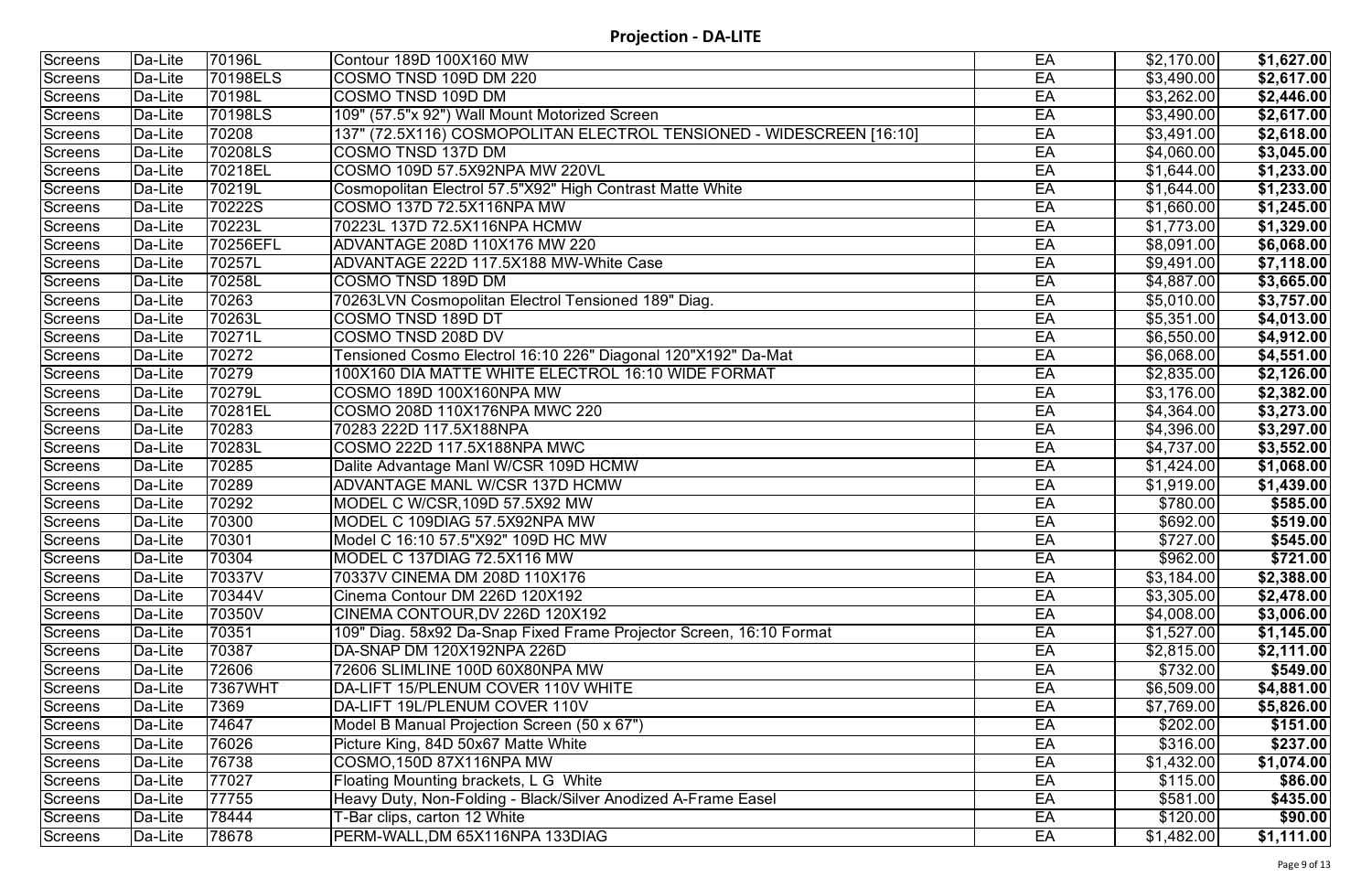| Screens        | Da-Lite | 78679    | Perm-wall, DM 78x139 NPA 159 Diag.                                       | EA | \$1,789.00             | \$1,341.00  |
|----------------|---------|----------|--------------------------------------------------------------------------|----|------------------------|-------------|
| <b>Screens</b> | Da-Lite | 78686    | PERM-WALL DT 65X116NPA 133DIAG                                           | EA | \$1,873.00             | \$1,404.00  |
| <b>Screens</b> | Da-Lite | 78693    | DA-snap, DM 58x104 NPA 119 Diag.                                         | EA | \$1,801.00             | \$1,350.00  |
| Screens        | Da-Lite | 78694    | DA-SNAP DM 65X116NPA 133DIAG                                             | EA | \$2,083.00             | \$1,562.00  |
| <b>Screens</b> | Da-Lite | 78695V   | DA-SNAP DM 78X139NPA 159DIAG                                             | EA | \$2,574.00             | \$1,930.00  |
| <b>Screens</b> | Da-Lite | 79012LS  | COSMO 106D 52X92NPA MW                                                   | EA | \$1,865.00             | \$1,398.00  |
| <b>Screens</b> | Da-Lite | 790141   | COSMOPOLITAN ELECTROL - 133" (65X116) - HDTV [16:9] - 1.0 GAIN           | EA | \$1,651.00             | \$1,238.00  |
| Screens        | Da-Lite | 790151   | COSMO 159D 78X139NPA MW                                                  | EA | \$1,741.00             | \$1,305.00  |
| <b>Screens</b> | Da-Lite | 790271   | COSMO TNSD 159D DM                                                       | EA | \$4,262.00             | \$3,196.00  |
| <b>Screens</b> | Da-Lite | 79027IC  | COSMO TNSD 159D DM Black Case                                            | EA | \$4,000.00             | \$3,000.00  |
| <b>Screens</b> | Da-Lite | 79862    | MODEL C W/CSR 8X8 MW                                                     | EA | \$859.00               | \$644.00    |
| Screens        | Da-Lite | 79886    | MODEL C W/CSR, 133D 65X116 MW                                            | EA | \$1,050.00             | \$787.00    |
| <b>Screens</b> | Da-Lite | 82434    | Single Motor LVC W/IR 110V                                               | EA | \$469.00               | \$351.00    |
| <b>Screens</b> | Da-Lite | 83408    | Perm-Wall 45x80 Da-Mat                                                   | EA | $\overline{$1,002.00}$ | \$751.00    |
| <b>Screens</b> | Da-Lite | 834441   | COSMOPOLITAN 92D 45X80NPA Matte White Projection Screen                  | EA | \$1,455.00             | \$1,091.00  |
| Screens        | Da-Lite | 83448L   | COSMO TNSD 92D DM                                                        | EA | \$3,193.00             | \$2,394.00  |
| Screens        | Da-Lite | 84327LS  | ADVANTAGE, 119D 58X104NPA MW                                             | EA | \$3,209.00             | \$2,406.00  |
| <b>Screens</b> | Da-Lite | 84328LS  | ADVANTAGE,133D 65X116NPA MW                                              | EA | \$3,259.00             | \$2,444.00  |
| Screens        | Da-Lite | 84329L   | ADVANTAGE,159D 78X139NPA MW                                              | EA | \$3,369.00             | \$2,526.00  |
| Screens        | Da-Lite | 84329LI  | Advantage Series 78"X139" Matt White                                     | EA | \$3,574.00             | \$2,680.00  |
| <b>Screens</b> | Da-Lite | 84347LS  | ADV TNSD 100D DM                                                         | EA | \$3,785.00             | \$2,838.00  |
| <b>Screens</b> | Da-Lite | 84401FLS | <b>ADVANTAGE TNSD 119inD DaMat</b>                                       | EA | \$3,799.00             | \$2,849.00  |
| <b>Screens</b> | Da-Lite | 84401LSI | <b>ADVANTAGE TNSD 119D DM</b>                                            | EA | \$4,724.00             | \$3,543.00  |
| Screens        | Da-Lite | 84764    | ASCENDER 106D 52X92NPA MWC                                               | EA | \$10,627.00            | \$7,970.00  |
| Screens        | Da-Lite | 84776    | 78" x 139" Ascender Electrol Electric Projection Screen                  | EA | \$15,228.00            | \$11,421.00 |
| <b>Screens</b> | Da-Lite | 84999L   | 84999L TNSD 133D DT                                                      | EA | \$4,255.00             | \$3,191.00  |
| Screens        | Da-Lite | 85324    | Model B with CSR, 106D 52x92 NPA MW                                      | EA | \$447.00               | \$335.00    |
| Screens        | Da-Lite | 85465    | 85465 Model B with Controlled Screen Retur) Projection Screen (45 x 80") | EA | \$389.00               | \$291.00    |
| Screens        | Da-Lite | 85713    | ADVANTAGE MANL W/CSR 120D MW                                             | EA | \$1,357.00             | \$1,017.00  |
| Screens        | Da-Lite | 85727F   | <b>ADVANTAGE MANL W/CSR 92D MW</b>                                       | EA | \$773.00               | \$579.00    |
| Screens        | Da-Lite | 86021    | Picture King 106D 52x92 MW                                               | EA | \$538.00               | \$403.00    |
| Screens        | Da-Lite | 87024    | Easel Display 6' Black H323                                              | EA | \$201.00               | \$150.00    |
| Screens        | Da-Lite | 87150V   | Cinema Contour DM 92D 45x80                                              | EA | \$1,563.00             | \$1,172.00  |
| Screens        | Da-Lite | 87171V   | Cinema Contour 133D 65x116                                               | EA | \$2,493.00             | \$1,869.00  |
| Screens        | Da-Lite | 87289N   | Fast-Fold Truss 11.25 x 20' Folding Projection Screen                    | EA | \$8,524.00             | \$6,393.00  |
| Screens        | Da-Lite | 87299    | F/F Repl Surf Da-Tex 10x17                                               | EA | \$2,310.00             | \$1,732.00  |
| Screens        | Da-Lite | 87691V   | CINEMA CONTOUR DMHC 106D 52X92                                           | EA | \$2,099.00             | \$1,574.00  |
| Screens        | Da-Lite | 88130    | Advantage Deluxe Electrol Motorized Front Projection Screen (60x80")     | EA | \$4,566.00             | \$3,424.00  |
| Screens        | Da-Lite | 88159    | ADV DLX,133D 65X116 MW                                                   | EA | \$4,971.00             | \$3,728.00  |
| Screens        | Da-Lite | 88163    | ADV DLX 159D 78x139 MW                                                   | EA | \$5,091.00             | \$3,818.00  |
| Screens        | Da-Lite | 88293B   | ADV DLX TNSD 119D DM                                                     | EA | \$920.00               | \$690.00    |
| Screens        | Da-Lite | 88293F   | ADV DLX TNSD 119D DM                                                     | EA | \$6,179.00             | \$4,634.00  |
| Screens        | Da-Lite | 88299B   | ADV DLX TNSD 119D DV                                                     | EA | \$920.00               | \$690.00    |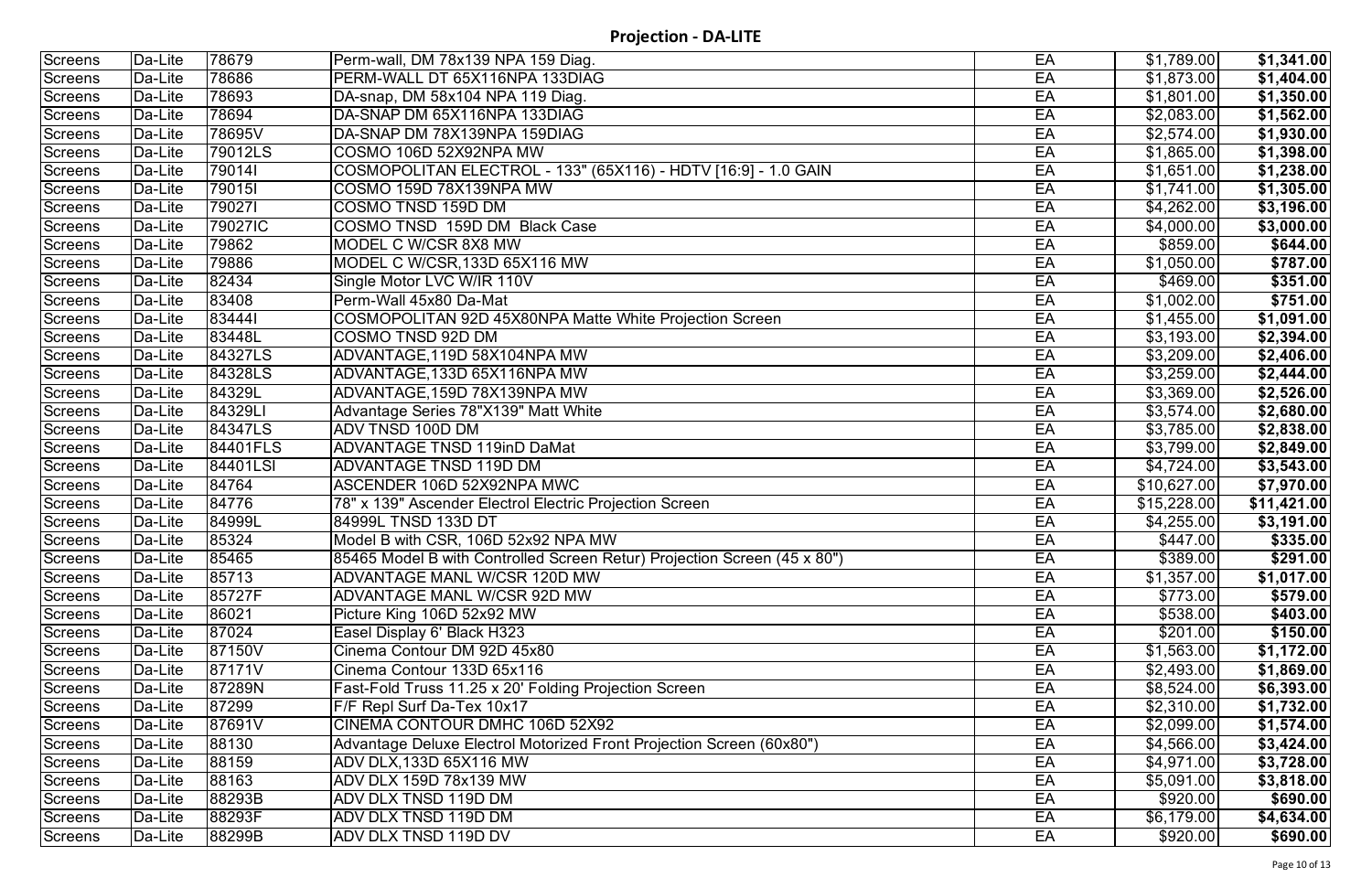| Screens        | Da-Lite | 88299F   | <b>ADV DLX TNSD 119D DV</b>                                            | EA | \$7,019.00 | \$5,264.00 |
|----------------|---------|----------|------------------------------------------------------------------------|----|------------|------------|
| <b>Screens</b> | Da-Lite | 88307F   | ADV DLX TNSD 159D DM                                                   | EA | \$7,408.00 | \$5,556.00 |
| Screens        | Da-Lite | 88348LS  | Contour Electrol 10X10 Screen                                          | EA | \$2,163.00 | \$1,622.00 |
| <b>Screens</b> | Da-Lite | 88354L   | Contour Electrol Motorized Front Projection Screen (12 x 12')          | EA | \$2,591.00 | \$1,943.00 |
| <b>Screens</b> | Da-Lite | 88393LSR | CONTOUR 119D 58X104NPA MW                                              | EA | \$2,212.00 | \$1,659.00 |
| <b>Screens</b> | Da-Lite | 88397LSR | Contour Electrol 65"x116" 133"D matte white 16:19 w/RS232              | EA | \$2,291.00 | \$1,718.00 |
| Screens        | Da-Lite | 88401L   | CONTOUR,159D 78X139NPA MW                                              | EA | \$2,065.00 | \$1,548.00 |
| Screens        | Da-Lite | 88492LSI | CONTOUR TNSD 120D DM                                                   | EA | \$3,633.00 | \$2,724.00 |
| Screens        | Da-Lite | 88517LS  | Contour TNSD 92D DM electric screen                                    | EA | \$3,351.00 | \$2,513.00 |
| <b>Screens</b> | Da-Lite | 88524LS  | Tensioned Contour Electrol 52 x 92" Motorized Screen 106" D (120V)     | EA | \$3,432.00 | \$2,574.00 |
| <b>Screens</b> | Da-Lite | 88531LS  | Contour, TNSD 119D DM                                                  | EA | \$3,755.00 | \$2,816.00 |
| <b>Screens</b> | Da-Lite | 88538LSR | CONTOUR TNSD 133D DM                                                   | EA | \$4,130.00 | \$3,097.00 |
| <b>Screens</b> | Da-Lite | 88543LS  | Tensioned Contour Electrol 65 x 116" Motorized Screen                  | EA | \$4,529.00 | \$3,396.00 |
| <b>Screens</b> | Da-Lite | 88545L   | Contour, TNSD 159D DM                                                  | EA | \$4,678.00 | \$3,508.00 |
| Screens        | Da-Lite | 88545LR  | CONTOUR TENS/E 159"/HDTV - DA-MAT/ R                                   | EA | \$4,673.00 | \$3,504.00 |
| <b>Screens</b> | Da-Lite | 88603KHD | F/F DLX COMP SCRN HDR 56X96                                            | EA | \$1,979.00 | \$1,484.00 |
| <b>Screens</b> | Da-Lite | 88605KHD | 88605 Fast-Fold Deluxe Projection Screen (62 x 108")                   | EA | \$2,038.00 | \$1,528.00 |
| <b>Screens</b> | Da-Lite | 88608KHD | F/F DLX COMP SCRN HDR 69X120                                           | EA | \$2,214.00 | \$1,660.00 |
| Screens        | Da-Lite | 88609HD  | Fast-Fold Deluxe Screen System 77.5"X138.5" HD Rental                  | EA | \$2,168.00 | \$1,626.00 |
| Screens        | Da-Lite | 88609KN  | F/F DLX COMP SCRN HDR 83X144                                           | EA | \$1,946.00 | \$1,459.00 |
| Screens        | Da-Lite | 88621KHD | F/F DLX COMP SCRN DMBBF10-6X14                                         | EA | \$2,715.00 | \$2,036.00 |
| <b>Screens</b> | Da-Lite | 88629HD  | F/F DLX COMP SCRN DT 69X120                                            | EA | \$2,407.00 | \$1,805.00 |
| Screens        | Da-Lite | 88630    | F/F DLX COMP SCRN DT 83X144                                            | EA | \$2,614.00 | \$1,960.00 |
| <b>Screens</b> | Da-Lite | 88630HD  | Screen Projection, Fast Fold, 79"x140", 161" Diag, Aspect 16:9, Da-Tex | EA | \$2,913.00 | \$2,184.00 |
| <b>Screens</b> | Da-Lite | 88687K   | F/F DLX COMP SCRN DV 56X96                                             | EA | \$2,065.00 | \$1,548.00 |
| <b>Screens</b> | Da-Lite | 88689KHD | Fast-Fold Deluxe Screen System 56.5"X102.5" Dual Vision                | EA | \$2,501.00 | \$1,875.00 |
| Screens        | Da-Lite | 88692K   | F/F DUK COMP SCREEN, DV 69X120                                         | EA | \$2,368.00 | \$1,776.00 |
| Screens        | Da-Lite | 88693K   | 88693K DLX COMP SCRN DV 83X144                                         | EA | \$2,600.00 | \$1,950.00 |
| Screens        | Da-Lite | 88705    | F/F DLX COMP SCRN DV 10-6X14                                           | EA | \$2,738.00 | \$2,053.00 |
| Screens        | Da-Lite | 89754L   | DESIGNER CONTOUR 92D 45X80 MW                                          | EA | \$1,320.00 | \$990.00   |
| Screens        | Da-Lite | 89758L   | Designer Contour Electrol Motorized Screen 52 x 92", 120V, 60Hz        | EA | \$1,368.00 | \$1,026.00 |
| Screens        | Da-Lite | 89932B   | ADV DLX TNSD 133D CVHC                                                 | EA | \$920.00   | \$690.00   |
| <b>Screens</b> | Da-Lite | 89932F   | ADV DLX TNSD 133D CVHC                                                 | EA | \$8,469.00 | \$6,351.00 |
| Screens        | Da-Lite | 89956L   | ADVANTAGE TNSD 159D CVHC                                               | EA | \$7,553.00 | \$5,664.00 |
| Screens        | Da-Lite | 89978LS  | CONTOUR TNSD 133D HDC1.1                                               | EA | \$4,872.00 | \$3,654.00 |
| Screens        | Da-Lite | 89979L   | CONTOUR TNSD 159D HDC1.1                                               | EA | \$5,624.00 | \$4,218.00 |
| Screens        | Da-Lite | 90274V   | CINEMA CONTOUR CVHC 159D78X139                                         | EA | \$3,423.00 | \$2,567.00 |
| <b>Screens</b> | Da-Lite | 90808    | F/F DLX REPL SURF DT 69X120                                            | EA | \$1,234.00 | \$925.00   |
| Screens        | Da-Lite | 91980    | Contour Manual Screen with CSR 45 x 80" - 92" Diagonal - HDTV Format   | EA | \$611.00   | \$458.00   |
| Screens        | Da-Lite | 91984    | <b>DALITESCREENS</b>                                                   | EA | \$676.00   | \$507.00   |
| <b>Screens</b> | Da-Lite | 92055    | SWITCH ASSYWALL RPLMNT SS 120V                                         | EA | \$103.00   | \$77.00    |
| Screens        | Da-Lite | 92093    | F/F HD DLX, DMBB F 10x17                                               | EA | \$6,157.00 | \$4,617.00 |
| Screens        | Da-Lite | 92094    | F/F HD DLX DMBB F 11X19                                                | EA | \$6,620.00 | \$4,965.00 |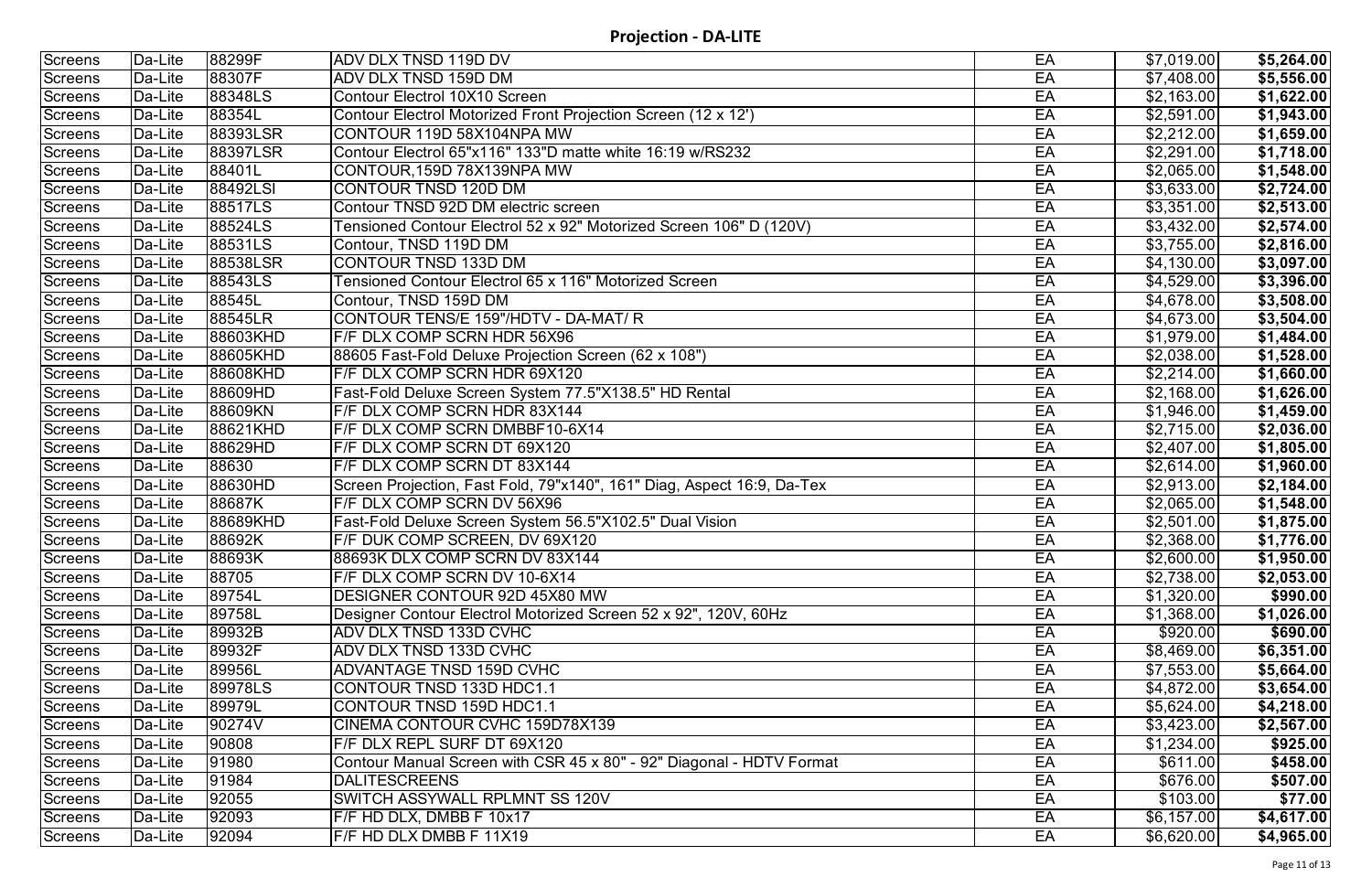| Screens        | Da-Lite               | 92095               | Heavy Duty Fast-Fold Deluxe Screen System 135"X275" Da-Mat            | EA | \$8,443.00       | \$6,332.00             |
|----------------|-----------------------|---------------------|-----------------------------------------------------------------------|----|------------------|------------------------|
| <b>Screens</b> | Da-Lite               | 92095N              | Heavy Duty Fast-Fold Deluxe 12-3X21 Folding Projection Screen         | EA | \$8,076.00       | \$6,057.00             |
| Screens        | Da-Lite               | 92150               | F/F HD DLX DV 11X19                                                   | EA | \$8,456.00       | \$6,342.00             |
| Screens        | Da-Lite               | 92580L              | COSMO 119D 58X104NPA HCMW                                             | EA | \$1,715.00       | \$1,286.00             |
| Screens        | Da-Lite               | 92580LS             | COSMO 119D 58X104NPA HCMW                                             | EA | \$1,943.00       | \$1,457.00             |
| Screens        | Da-Lite               | 92581               | 133" diag (65"x116"), High Contrast Matte White, 16:9                 | EA | \$1,446.00       | \$1,084.00             |
| <b>Screens</b> | Da-Lite               | 92598               | 92598 DLX 106D 52X92 HCMW                                             | EA | \$4,634.00       | \$3,475.00             |
| Screens        | Da-Lite               | 92619LS             | <b>DALITESCREENS</b>                                                  | EA | \$3,259.00       | \$2,444.00             |
| Screens        | Da-Lite               | 92620L              | ADVANTAGE 159D 78X139 HCMW                                            | EA | \$3,369.00       | \$2,526.00             |
| Screens        | Da-Lite               | 92634LS             | Contour Electrol Motorized Projection Screen 4:3 87x116 150" diagonal | EA | \$1,941.00       | \$1,455.00             |
| Screens        | Da-Lite               | 92635LS             | CONTOUR 92D 45X80NPA HCMW                                             | EA | \$1,724.00       | \$1,293.00             |
| Screens        | Da-Lite               | 92638LS             | CONTOUR 133D 65X116NPA HCMW                                           | EA | \$1,962.00       | \$1,471.00             |
| Screens        | Da-Lite               | 92670               | DESIGNER CONTOUR ELECTROL 45"X80" - HIGH CONTRAST MATTE WHITE         | EA | \$979.00         | \$734.00               |
| Screens        | Da-Lite               | 92671W              | Designer Contour Electrol Motorized Screen 52 x 92", 120V, 60Hz       | EA | \$1,368.00       | $\overline{$1,026.00}$ |
| Screens        | Da-Lite               | 92725               | 92725 DES CONT MANL 106D HCMW                                         | EA | \$711.00         | \$533.00               |
| Screens        | Da-Lite               | 93870               | 93870 PIC KNG 70X70 MW CPB                                            | EA | \$454.00         | \$340.00               |
| Screens        | Da-Lite               | 93872               | 93872 PIC KNG 84X84 MW CPB                                            | EA | \$598.00         | \$448.00               |
| Screens        | Da-Lite               | $\sqrt{9}3876$      | Picture King, 96 x 96 MW CPB                                          | EA | \$744.00         | \$558.00               |
| Screens        | Da-Lite               | 94000               | DA-SNAP DV 108X192NPA 220DIAG                                         | EA | \$3,416.00       | \$2,562.00             |
| Screens        | Da-Lite               | 94001V              | CINEMA CONTOUR DM 193D 94.5X                                          | EA | \$3,065.00       | \$2,298.00             |
| Screens        | Da-Lite               | 94015               | 94015 Perm Wall HDTV Format                                           | EA | \$2,260.00       | \$1,695.00             |
| Screens        | Da-Lite               | 94022               | Perm-Wall Fixed Frame Projection Screen (108 x 192")                  | EA | \$2,639.00       | \$1,979.00             |
| Screens        | Da-Lite               | 94135               | Skirt 84 Pk Black 40x89                                               | EA | \$168.00         | \$126.00               |
| Screens        | Da-Lite               | 94200L              | COSMO TNSD 110D DM                                                    | EA | \$3,343.00       | \$2,507.00             |
| Screens        | $\overline{D}a$ -Lite | $\overline{94220B}$ | ADV, DLX, TNSD 110D DM                                                | EA | \$920.00         | \$690.00               |
| Screens        | Da-Lite               | 94230LSI            | <b>Tensioned Advantage Electrol</b>                                   | EA | \$4,447.00       | \$3,335.00             |
| Screens        | Da-Lite               | 94234LS             | ADV TNSD 110D HDC1.1                                                  | EA | \$5,097.00       | \$3,822.00             |
| Screens        | Da-Lite               | 94270               | 94270 110D 54X96NPA MW                                                | EA | \$1,330.00       | \$997.00               |
| Screens        | Da-Lite               | 94270L              | 94270L 110D 54X96NPA MW                                               | EA | \$1,671.00       | \$1,253.00             |
| Screens        | Da-Lite               | 94275LSI            | 54" X 96" Contour Electrol Matte White w/ Projector Interface         | EA | \$2,034.00       | \$1,525.00             |
| Screens        | Da-Lite               | 94276LS             | Contour Electrol Motorized Projection Screen (54 x 96")               | EA | \$1,829.00       | \$1,371.00             |
| Screens        | Da-Lite               | 94276LSI            | 94276LSI 110D 54X96NPA HCMW                                           | EA | \$2,034.00       | \$1,525.00             |
| Screens        | Da-Lite               | 94285BLS            | ADVANTAGE 110D 54X96NPA MW                                            | EA | $\sqrt{$720.00}$ | \$540.00               |
| Screens        | Da-Lite               | 194285FLS           | ADVANTAGE 110D 54X96NPA MW                                            | EA | \$2,459.00       | \$1,844.00             |
| Screens        | Da-Lite               | 94285LS             | Advantage 110D 54x96 NPA MW                                           | EA | \$3,179.00       | \$2,384.00             |
| Screens        | Da-Lite               | 94320V              | DA-SNAP DM 54X96NPA 110DIAG Proj Screen                               | EA | \$1,818.00       | \$1,363.00             |
| Screens        | Da-Lite               | 94359               | MODEL C W/CSR 110D 54X96 HCMW                                         | EA | \$842.00         | \$631.00               |
| Screens        | Da-Lite               | 95555               | DA-SNAP DM 49X87NPA 100D HDTV                                         | EA | \$1,407.00       | \$1,055.00             |
| Screens        | Da-Lite               | 96382               | Ceiling Trim Kit, 8' & Under Cos                                      | EA | \$238.00         | \$178.00               |
| Screens        | Da-Lite               | 96391L              | Cosmo 216D 106x188 NPA MWC                                            | EA | \$4,737.00       | \$3,552.00             |
| Screens        | Da-Lite               | 97962W              | Designer Contour Electrol 37.5"X67" Matte White                       | EA | \$1,247.00       | \$935.00               |
| Screens        | Da-Lite               | 97980L              | COSMO TNSD 188D DM                                                    | EA | \$5,512.00       | \$4,134.00             |
| Screens        | Da-Lite               | 98036               | #11 WALL BRACKETBLACK                                                 | EA | \$34.00          | \$25.00                |